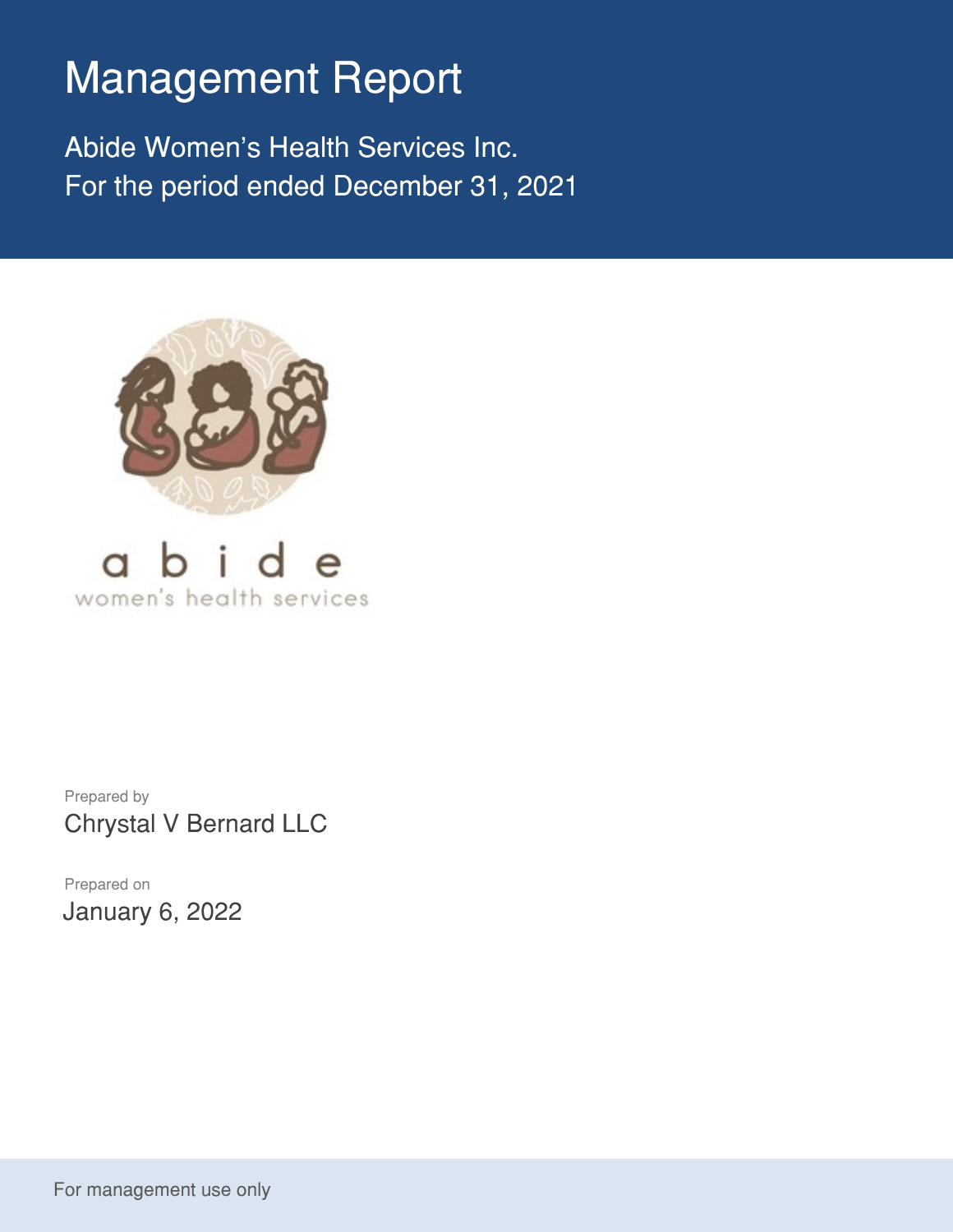## **Table of Contents**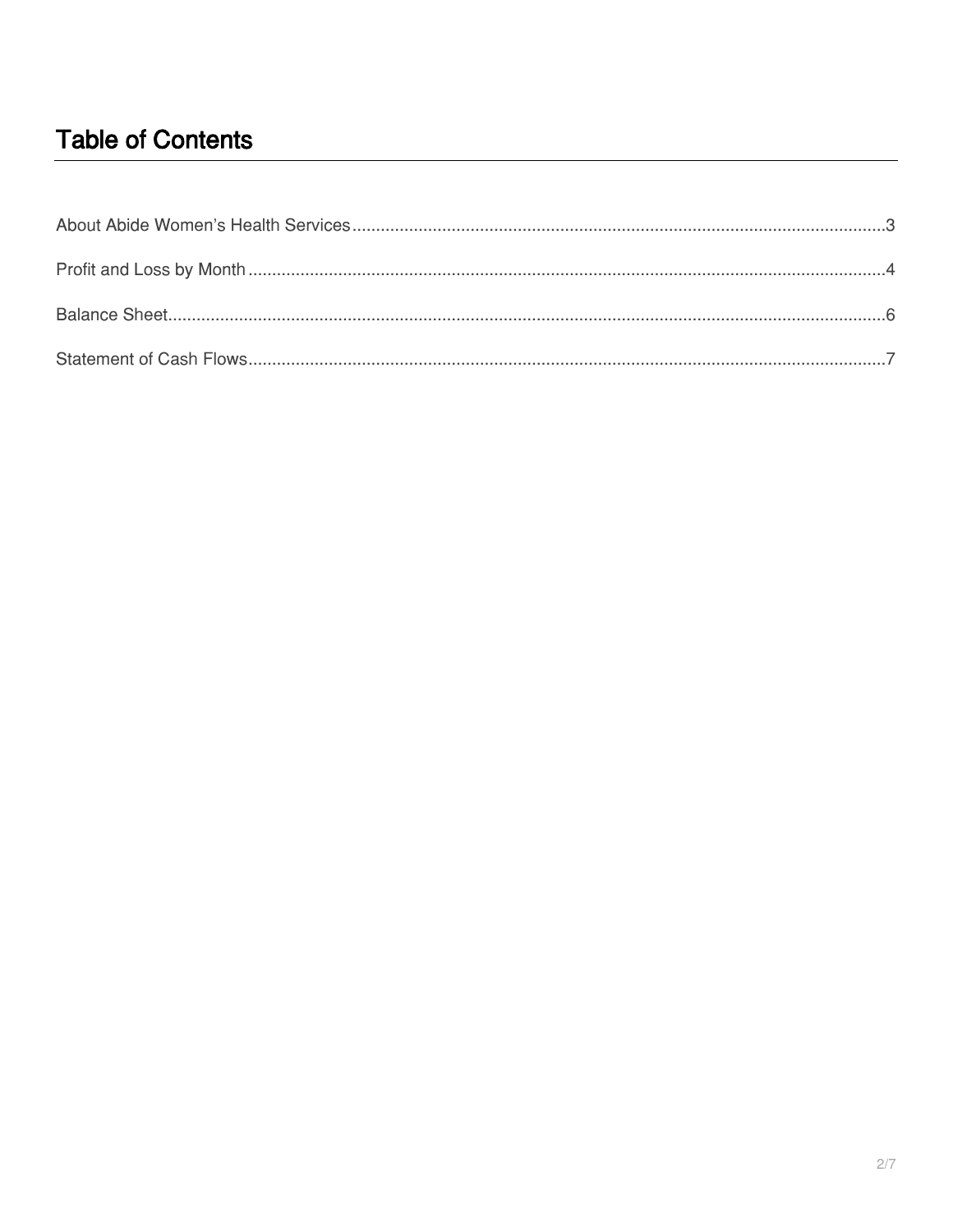### **About Abide Women's Health Services**

To provide easily accessible, culturally competent care for all women who have need with the goal of:

- Reducing infant and maternal mortality
- Reducing pre-term birth
- Reducing low birth weight babies
- Increasing breastfeeding rates
- Increasing the number of midwives and birth workers of color

\*We want to get babies to term and to their first year.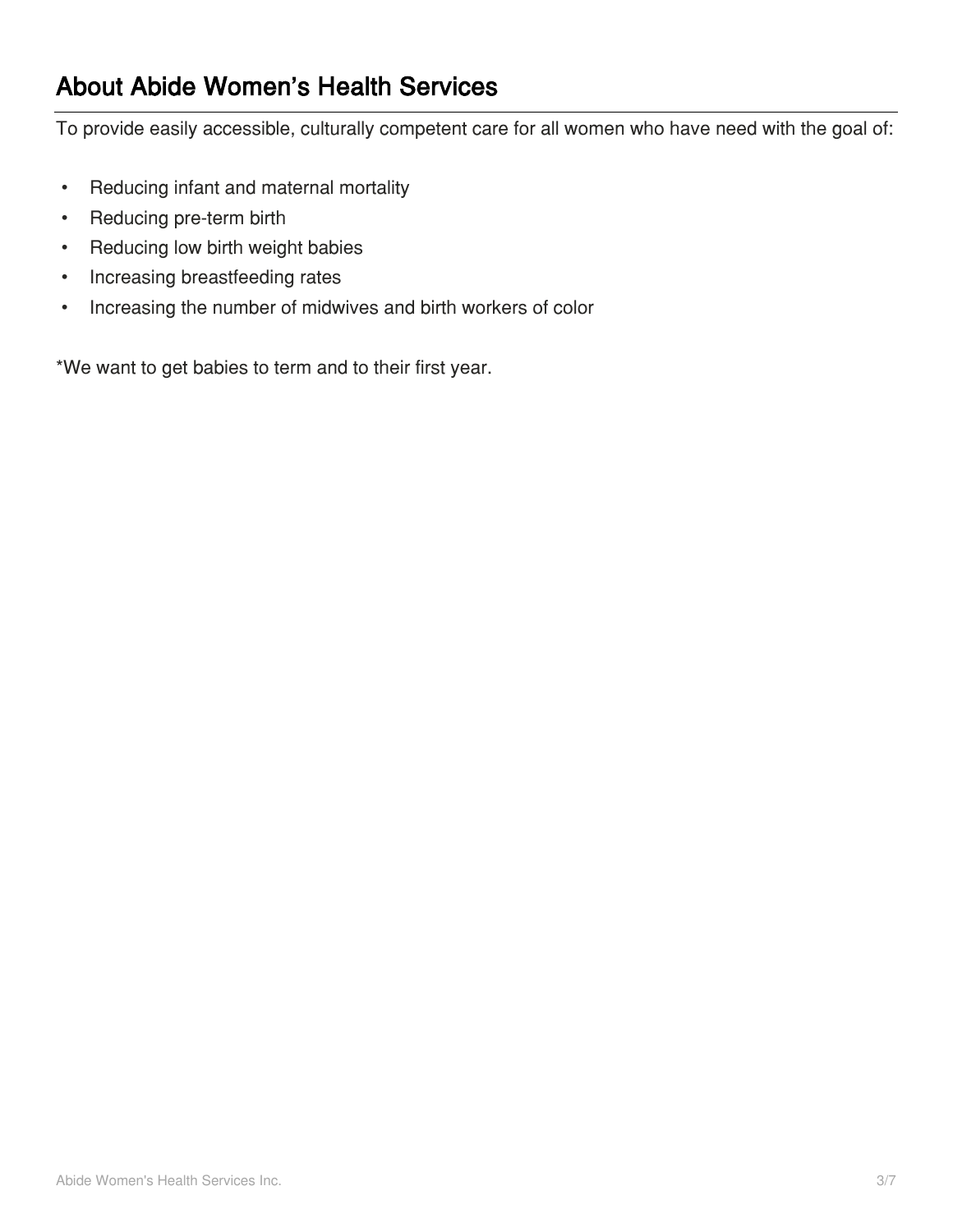#### Profit and Loss by Month

January – December 2021

| <b>INCOME</b><br>22,684.15<br>Non-Profit Revenue<br>22,684.15<br><b>Restricted Revenue</b><br>0.00<br>15,000.00<br>15,000.00<br><b>Communities Foundation</b><br>1,000.00<br><b>Consistent Life Network</b><br>1,000.00<br><b>HOPES</b><br>2,750.00<br>2,750.00<br>5,500.00<br>5,000.00<br>Texas Women's Foundation (HGF)<br>10,000.00<br>20,000.00<br>36,695.00<br>1,695.00<br>80,000.00<br>80,000.00<br>The Muse Family Foundation<br>2,750.00<br><b>Total Restricted Revenue</b><br>15,000.00<br>10,000.00<br>21,000.00<br>5,000.00<br>80,000.00<br>2,750.00<br>1,695.00<br>138,195.00<br><b>Unrestricted Revenue</b><br>0.00<br>528.00<br>520.00<br>200,050.00<br>33,908.35<br>2,381.06<br>2,967.98<br>32,796.15<br>13,351.69<br>2,381.60<br>2,905.00<br>296,534.30<br>Capital Campaign (Birth Center)<br>4,744.47<br>3,322.00<br>560.00<br>407.00<br>Facebook Revenue<br>850.00<br>656.24<br>1,783.00<br>1,584.00<br>1,725.00<br>1,080.00<br>1,092.00<br>340.00<br>5,365.59<br>18,764.83<br><b>Fidelity Charitable</b><br>100.00<br>4,000.00<br>500.00<br>4,600.00<br><b>Individual Donations</b><br>12,150.75<br>6,177.99<br>5,125.19<br>10,475.45<br>17,027.05<br>18,849.98<br>14,064.45<br>5,908.73<br>3,013.23<br>11,222.75<br>1,190.22<br>40,285.90<br>145,491.69<br>0.04<br>0.04<br>0.04<br>0.04<br>0.04<br>0.04<br>0.04<br>0.04<br>Interest Income<br>0.04<br>0.04<br>0.04<br>0.04<br>0.48<br>1,000.00<br>1,000.00<br>Resist/ Birth Center Equity Foundation<br>4,992.35<br>4,874.30<br>4,830.51<br>Website Individual Donations (PayPal Revenue)<br>8,458.40<br>11,243.25<br>8,235.30<br>12,140.10<br>6,084.84<br>7,348.52<br>4,761.30<br>4,858.08<br>4,766.50<br>82,593.45<br>23,931.19<br>217,971.57<br><b>Total Unrestricted Revenue</b><br>19,899.28<br>19,224.07<br>44,789.46<br>22,536.37<br>20,160.82<br>55,777.54<br>37,439.22<br>22,299.39<br>11,632.81<br>548,984.75<br>53,323.03<br>23,931.19<br>19,899.28<br>227,971.57<br>65,789.46<br>22,536.37<br>25,160.82<br>135,777.54<br>37,439.22<br>25,049.39<br>14,382.81<br>709,863.90<br><b>Total Income</b><br>34,224.07<br>77,702.18<br>23,931.19<br>19,899.28<br>135,777.54<br>25,049.39<br>709,863.90<br><b>GROSS PROFIT</b><br>34,224.07<br>227,971.57<br>65,789.46<br>22,536.37<br>25,160.82<br>37,439.22<br>14,382.81<br>77,702.18<br><b>EXPENSES</b><br>50.00<br>50.00<br>Ask My Accountant<br>0.00<br>Auto<br>Fuel<br>30.72<br>24.80<br>55.52<br>30.72<br>24.80<br><b>Total Auto</b><br>55.52<br><b>Charitable Contributions</b><br>0.00<br>125.00<br>10,000.00<br>10,125.00<br>General Admin<br>0.00<br>275.30<br>430.32<br>430.88<br>351.27<br>660.12<br>200.47<br>387.89<br>1,752.23<br>4,982.55<br><b>Advertising &amp; Marketing</b><br>494.07<br>Bank Charges & Fees<br>1.00<br>280.00<br>55.00<br>336.00<br>128.12<br>128.12<br>Birth Supplies (chuck pads, sterile items, birth stools, birth balls)<br>552.38<br>1,518.75<br>$-368.03$<br>598.00<br>2,011.94<br>2,000.87<br><b>Clinic Furniture/Updates</b><br>6,313.91<br>22.73<br>172.86<br>43.28<br>263.04<br>16.22<br>518.13<br>Collective Care (Meals, EOY Gifts)<br>G Suite<br>102.34<br>140.71<br>243.05<br>Legal & Accountant Fees<br>385.00<br>435.00<br>385.00<br>385.00<br>385.00<br>385.00<br>385.00<br>1,435.00<br>385.00<br>1,885.00<br>385.00<br>385.00<br>7,220.00<br>Meals & Meetings<br>0.54<br>5.00<br>214.33<br>143.43<br>65.46<br>2,283.05<br>1,234.34<br>82.20<br>630.94<br>4,659.29<br>4,337.50<br>2,287.50<br>3,705.00<br>2,625.00<br>2,692.50<br>2,625.00<br>2,625.00<br>2,625.00<br>2,625.00<br>31,772.50<br><b>Mockingbird Analytics</b><br>2,625.00<br>2,625.00<br>375.00<br>225.34<br>582.97<br>944.03<br>612.85<br>3,285.57<br>1,299.90<br>2,144.72<br>785.52<br>15,735.52<br>Office Supplies & Software<br>733.27<br>2,311.32<br>1,477.46<br>1,332.57<br>PayPal Fees<br>226.56<br>287.84<br>167.77<br>149.08<br>149.87<br>150.37<br>2,291.91<br>218.25<br>309.65<br>199.78<br>136.83<br>148.69<br>147.22<br>Payroll Expenses<br>0.00<br>Taxes<br>1,207.55<br>1,207.57<br>1,459.36<br>1,475.77<br>1,658.54<br>16,298.39<br>1,137.04<br>1,211.93<br>1,811.34<br>1,325.24<br>1,442.94<br>2,361.11<br>Wages<br>14,863.23<br>15,842.31<br>15,785.04<br>23,677.56<br>15,785.04<br>17,323.50<br>18,861.96<br>15,890.86<br>19,291.08<br>30,864.32<br>21,680.32<br>209,865.22<br>20,766.85<br>23,338.86<br><b>Total Payroll Expenses</b><br>16,000.27<br>17,054.24<br>16,992.59<br>25,488.90<br>16,992.61<br>20,304.90<br>17,350.22<br>33,225.43<br>226,163.61<br>18,648.74<br>74.62<br>74.62<br>74.62<br>74.62<br>74.62<br>74.62<br>74.62<br>74.62<br>74.62<br>671.58<br>Quickbooks<br><b>Staff Retreat</b><br>1,531.89<br>1,531.89<br>21,432.47<br><b>Total General Admin</b><br>21,413.92<br>22,885.35<br>30,665.18<br>21,383.43<br>26,800.03<br>24,826.25<br>24,351.15<br>30,581.85<br>45,287.67<br>28,057.21<br>4,883.55<br>302,568.06<br>4,853.12<br>5,375.00<br>3,500.00<br>3,500.00<br>3,500.00<br>3,625.00<br>4,300.44<br>3,500.00<br>32,153.56<br><b>Independent Contractors</b><br>887.33<br>887.33<br><b>Liability Insurance</b><br><b>Outsourced Birth Services</b><br>135.00<br>270.00<br>480.00<br>10.00<br>895.00<br>0.00<br>Payroll Expenses<br>1,799.78<br>1,799.78<br>Taxes<br>Wages<br>23,526.48<br>23,526.48<br>25,326.26<br><b>Total Payroll Expenses</b><br>25,326.26<br><b>Programmatic Expenses</b><br>0.00<br>Clinic<br>0.00<br>90.00<br>90.00<br><b>Advertising &amp; Marketing</b><br>174.00<br>174.00<br>174.00<br>190.00<br>190.00<br>190.00<br>170.00<br>184.07<br>2,316.79<br><b>Client Care</b><br>190.00<br>218.04<br>232.68<br>230.00<br><b>Clinic Midwives</b><br>330.00<br>950.00<br>1,400.00<br>8,280.00<br>2,400.00<br>1,600.00<br>1,600.00<br>81.39<br>42.69<br>124.08<br><b>Clinic Supplies</b><br>15,000.00<br>Consulting/Accreditation<br>15,000.00<br>3,200.00<br>2,000.00<br>4,000.00<br>2,000.00<br>2,000.00<br>4,000.00<br>2,000.00<br>22,800.00<br>Rent & Lease<br>1,600.00<br>2,000.00<br>840.00<br>710.00<br>Ultrasounds<br>1,550.00<br>Utilities<br>0.00<br>56.83<br>169.92<br>369.84<br>168.92<br>168.92<br>169.92<br>169.92<br>169.92<br>169.92<br>169.92<br>169.92<br>2,123.87<br>Internet & Communications<br>169.92<br>56.83<br><b>Total Utilities</b><br>369.84<br>168.92<br>168.92<br>169.92<br>169.92<br>169.92<br>169.92<br>169.92<br>169.92<br>169.92<br>169.92<br>2,123.87<br><b>Total Clinic</b><br>15,543.84<br>359.92<br>3,753.99<br>7,587.96<br>52,284.74<br>3,760.83<br>1,942.92<br>2,358.92<br>4,359.92<br>3,281.31<br>3,332.61<br>3,999.92<br>2,002.60<br><b>Community Doula</b><br>0.00<br>850.00<br><b>Birth Doulas</b><br>850.00 | randary poobmoor popi        |          |          |          |          |          |          |                 |          |          |          |                 |          |        |
|-----------------------------------------------------------------------------------------------------------------------------------------------------------------------------------------------------------------------------------------------------------------------------------------------------------------------------------------------------------------------------------------------------------------------------------------------------------------------------------------------------------------------------------------------------------------------------------------------------------------------------------------------------------------------------------------------------------------------------------------------------------------------------------------------------------------------------------------------------------------------------------------------------------------------------------------------------------------------------------------------------------------------------------------------------------------------------------------------------------------------------------------------------------------------------------------------------------------------------------------------------------------------------------------------------------------------------------------------------------------------------------------------------------------------------------------------------------------------------------------------------------------------------------------------------------------------------------------------------------------------------------------------------------------------------------------------------------------------------------------------------------------------------------------------------------------------------------------------------------------------------------------------------------------------------------------------------------------------------------------------------------------------------------------------------------------------------------------------------------------------------------------------------------------------------------------------------------------------------------------------------------------------------------------------------------------------------------------------------------------------------------------------------------------------------------------------------------------------------------------------------------------------------------------------------------------------------------------------------------------------------------------------------------------------------------------------------------------------------------------------------------------------------------------------------------------------------------------------------------------------------------------------------------------------------------------------------------------------------------------------------------------------------------------------------------------------------------------------------------------------------------------------------------------------------------------------------------------------------------------------------------------------------------------------------------------------------------------------------------------------------------------------------------------------------------------------------------------------------------------------------------------------------------------------------------------------------------------------------------------------------------------------------------------------------------------------------------------------------------------------------------------------------------------------------------------------------------------------------------------------------------------------------------------------------------------------------------------------------------------------------------------------------------------------------------------------------------------------------------------------------------------------------------------------------------------------------------------------------------------------------------------------------------------------------------------------------------------------------------------------------------------------------------------------------------------------------------------------------------------------------------------------------------------------------------------------------------------------------------------------------------------------------------------------------------------------------------------------------------------------------------------------------------------------------------------------------------------------------------------------------------------------------------------------------------------------------------------------------------------------------------------------------------------------------------------------------------------------------------------------------------------------------------------------------------------------------------------------------------------------------------------------------------------------------------------------------------------------------------------------------------------------------------------------------------------------------------------------------------------------------------------------------------------------------------------------------------------------------------------------------------------------------------------------------------------------------------------------------------------------------------------------------------------------------------------------------------------------------------------------------------------------------------------------------------------------------------------------------------------------------------------------------------------------------------------------------------------------------------------------------------------------------------------------------------------------------------------------------------------------------------------------------------------------------------------------------------------------------------------------------------------------------------------------------------------------------------------------------------------------------------------------------------------------------------------------------------------------------------------------------------------------------------------------|------------------------------|----------|----------|----------|----------|----------|----------|-----------------|----------|----------|----------|-----------------|----------|--------|
|                                                                                                                                                                                                                                                                                                                                                                                                                                                                                                                                                                                                                                                                                                                                                                                                                                                                                                                                                                                                                                                                                                                                                                                                                                                                                                                                                                                                                                                                                                                                                                                                                                                                                                                                                                                                                                                                                                                                                                                                                                                                                                                                                                                                                                                                                                                                                                                                                                                                                                                                                                                                                                                                                                                                                                                                                                                                                                                                                                                                                                                                                                                                                                                                                                                                                                                                                                                                                                                                                                                                                                                                                                                                                                                                                                                                                                                                                                                                                                                                                                                                                                                                                                                                                                                                                                                                                                                                                                                                                                                                                                                                                                                                                                                                                                                                                                                                                                                                                                                                                                                                                                                                                                                                                                                                                                                                                                                                                                                                                                                                                                                                                                                                                                                                                                                                                                                                                                                                                                                                                                                                                                                                                                                                                                                                                                                                                                                                                                                                                                                                                                                                                                                                       |                              | Jan 2021 | Feb 2021 | Mar 2021 | Apr 2021 | May 2021 | Jun 2021 | <b>Jul 2021</b> | Aug 2021 | Sep 2021 | Oct 2021 | <b>Nov 2021</b> | Dec 2021 | Total  |
|                                                                                                                                                                                                                                                                                                                                                                                                                                                                                                                                                                                                                                                                                                                                                                                                                                                                                                                                                                                                                                                                                                                                                                                                                                                                                                                                                                                                                                                                                                                                                                                                                                                                                                                                                                                                                                                                                                                                                                                                                                                                                                                                                                                                                                                                                                                                                                                                                                                                                                                                                                                                                                                                                                                                                                                                                                                                                                                                                                                                                                                                                                                                                                                                                                                                                                                                                                                                                                                                                                                                                                                                                                                                                                                                                                                                                                                                                                                                                                                                                                                                                                                                                                                                                                                                                                                                                                                                                                                                                                                                                                                                                                                                                                                                                                                                                                                                                                                                                                                                                                                                                                                                                                                                                                                                                                                                                                                                                                                                                                                                                                                                                                                                                                                                                                                                                                                                                                                                                                                                                                                                                                                                                                                                                                                                                                                                                                                                                                                                                                                                                                                                                                                                       |                              |          |          |          |          |          |          |                 |          |          |          |                 |          |        |
|                                                                                                                                                                                                                                                                                                                                                                                                                                                                                                                                                                                                                                                                                                                                                                                                                                                                                                                                                                                                                                                                                                                                                                                                                                                                                                                                                                                                                                                                                                                                                                                                                                                                                                                                                                                                                                                                                                                                                                                                                                                                                                                                                                                                                                                                                                                                                                                                                                                                                                                                                                                                                                                                                                                                                                                                                                                                                                                                                                                                                                                                                                                                                                                                                                                                                                                                                                                                                                                                                                                                                                                                                                                                                                                                                                                                                                                                                                                                                                                                                                                                                                                                                                                                                                                                                                                                                                                                                                                                                                                                                                                                                                                                                                                                                                                                                                                                                                                                                                                                                                                                                                                                                                                                                                                                                                                                                                                                                                                                                                                                                                                                                                                                                                                                                                                                                                                                                                                                                                                                                                                                                                                                                                                                                                                                                                                                                                                                                                                                                                                                                                                                                                                                       |                              |          |          |          |          |          |          |                 |          |          |          |                 |          |        |
|                                                                                                                                                                                                                                                                                                                                                                                                                                                                                                                                                                                                                                                                                                                                                                                                                                                                                                                                                                                                                                                                                                                                                                                                                                                                                                                                                                                                                                                                                                                                                                                                                                                                                                                                                                                                                                                                                                                                                                                                                                                                                                                                                                                                                                                                                                                                                                                                                                                                                                                                                                                                                                                                                                                                                                                                                                                                                                                                                                                                                                                                                                                                                                                                                                                                                                                                                                                                                                                                                                                                                                                                                                                                                                                                                                                                                                                                                                                                                                                                                                                                                                                                                                                                                                                                                                                                                                                                                                                                                                                                                                                                                                                                                                                                                                                                                                                                                                                                                                                                                                                                                                                                                                                                                                                                                                                                                                                                                                                                                                                                                                                                                                                                                                                                                                                                                                                                                                                                                                                                                                                                                                                                                                                                                                                                                                                                                                                                                                                                                                                                                                                                                                                                       |                              |          |          |          |          |          |          |                 |          |          |          |                 |          |        |
|                                                                                                                                                                                                                                                                                                                                                                                                                                                                                                                                                                                                                                                                                                                                                                                                                                                                                                                                                                                                                                                                                                                                                                                                                                                                                                                                                                                                                                                                                                                                                                                                                                                                                                                                                                                                                                                                                                                                                                                                                                                                                                                                                                                                                                                                                                                                                                                                                                                                                                                                                                                                                                                                                                                                                                                                                                                                                                                                                                                                                                                                                                                                                                                                                                                                                                                                                                                                                                                                                                                                                                                                                                                                                                                                                                                                                                                                                                                                                                                                                                                                                                                                                                                                                                                                                                                                                                                                                                                                                                                                                                                                                                                                                                                                                                                                                                                                                                                                                                                                                                                                                                                                                                                                                                                                                                                                                                                                                                                                                                                                                                                                                                                                                                                                                                                                                                                                                                                                                                                                                                                                                                                                                                                                                                                                                                                                                                                                                                                                                                                                                                                                                                                                       |                              |          |          |          |          |          |          |                 |          |          |          |                 |          |        |
|                                                                                                                                                                                                                                                                                                                                                                                                                                                                                                                                                                                                                                                                                                                                                                                                                                                                                                                                                                                                                                                                                                                                                                                                                                                                                                                                                                                                                                                                                                                                                                                                                                                                                                                                                                                                                                                                                                                                                                                                                                                                                                                                                                                                                                                                                                                                                                                                                                                                                                                                                                                                                                                                                                                                                                                                                                                                                                                                                                                                                                                                                                                                                                                                                                                                                                                                                                                                                                                                                                                                                                                                                                                                                                                                                                                                                                                                                                                                                                                                                                                                                                                                                                                                                                                                                                                                                                                                                                                                                                                                                                                                                                                                                                                                                                                                                                                                                                                                                                                                                                                                                                                                                                                                                                                                                                                                                                                                                                                                                                                                                                                                                                                                                                                                                                                                                                                                                                                                                                                                                                                                                                                                                                                                                                                                                                                                                                                                                                                                                                                                                                                                                                                                       |                              |          |          |          |          |          |          |                 |          |          |          |                 |          |        |
|                                                                                                                                                                                                                                                                                                                                                                                                                                                                                                                                                                                                                                                                                                                                                                                                                                                                                                                                                                                                                                                                                                                                                                                                                                                                                                                                                                                                                                                                                                                                                                                                                                                                                                                                                                                                                                                                                                                                                                                                                                                                                                                                                                                                                                                                                                                                                                                                                                                                                                                                                                                                                                                                                                                                                                                                                                                                                                                                                                                                                                                                                                                                                                                                                                                                                                                                                                                                                                                                                                                                                                                                                                                                                                                                                                                                                                                                                                                                                                                                                                                                                                                                                                                                                                                                                                                                                                                                                                                                                                                                                                                                                                                                                                                                                                                                                                                                                                                                                                                                                                                                                                                                                                                                                                                                                                                                                                                                                                                                                                                                                                                                                                                                                                                                                                                                                                                                                                                                                                                                                                                                                                                                                                                                                                                                                                                                                                                                                                                                                                                                                                                                                                                                       |                              |          |          |          |          |          |          |                 |          |          |          |                 |          |        |
|                                                                                                                                                                                                                                                                                                                                                                                                                                                                                                                                                                                                                                                                                                                                                                                                                                                                                                                                                                                                                                                                                                                                                                                                                                                                                                                                                                                                                                                                                                                                                                                                                                                                                                                                                                                                                                                                                                                                                                                                                                                                                                                                                                                                                                                                                                                                                                                                                                                                                                                                                                                                                                                                                                                                                                                                                                                                                                                                                                                                                                                                                                                                                                                                                                                                                                                                                                                                                                                                                                                                                                                                                                                                                                                                                                                                                                                                                                                                                                                                                                                                                                                                                                                                                                                                                                                                                                                                                                                                                                                                                                                                                                                                                                                                                                                                                                                                                                                                                                                                                                                                                                                                                                                                                                                                                                                                                                                                                                                                                                                                                                                                                                                                                                                                                                                                                                                                                                                                                                                                                                                                                                                                                                                                                                                                                                                                                                                                                                                                                                                                                                                                                                                                       |                              |          |          |          |          |          |          |                 |          |          |          |                 |          |        |
|                                                                                                                                                                                                                                                                                                                                                                                                                                                                                                                                                                                                                                                                                                                                                                                                                                                                                                                                                                                                                                                                                                                                                                                                                                                                                                                                                                                                                                                                                                                                                                                                                                                                                                                                                                                                                                                                                                                                                                                                                                                                                                                                                                                                                                                                                                                                                                                                                                                                                                                                                                                                                                                                                                                                                                                                                                                                                                                                                                                                                                                                                                                                                                                                                                                                                                                                                                                                                                                                                                                                                                                                                                                                                                                                                                                                                                                                                                                                                                                                                                                                                                                                                                                                                                                                                                                                                                                                                                                                                                                                                                                                                                                                                                                                                                                                                                                                                                                                                                                                                                                                                                                                                                                                                                                                                                                                                                                                                                                                                                                                                                                                                                                                                                                                                                                                                                                                                                                                                                                                                                                                                                                                                                                                                                                                                                                                                                                                                                                                                                                                                                                                                                                                       |                              |          |          |          |          |          |          |                 |          |          |          |                 |          |        |
|                                                                                                                                                                                                                                                                                                                                                                                                                                                                                                                                                                                                                                                                                                                                                                                                                                                                                                                                                                                                                                                                                                                                                                                                                                                                                                                                                                                                                                                                                                                                                                                                                                                                                                                                                                                                                                                                                                                                                                                                                                                                                                                                                                                                                                                                                                                                                                                                                                                                                                                                                                                                                                                                                                                                                                                                                                                                                                                                                                                                                                                                                                                                                                                                                                                                                                                                                                                                                                                                                                                                                                                                                                                                                                                                                                                                                                                                                                                                                                                                                                                                                                                                                                                                                                                                                                                                                                                                                                                                                                                                                                                                                                                                                                                                                                                                                                                                                                                                                                                                                                                                                                                                                                                                                                                                                                                                                                                                                                                                                                                                                                                                                                                                                                                                                                                                                                                                                                                                                                                                                                                                                                                                                                                                                                                                                                                                                                                                                                                                                                                                                                                                                                                                       |                              |          |          |          |          |          |          |                 |          |          |          |                 |          |        |
|                                                                                                                                                                                                                                                                                                                                                                                                                                                                                                                                                                                                                                                                                                                                                                                                                                                                                                                                                                                                                                                                                                                                                                                                                                                                                                                                                                                                                                                                                                                                                                                                                                                                                                                                                                                                                                                                                                                                                                                                                                                                                                                                                                                                                                                                                                                                                                                                                                                                                                                                                                                                                                                                                                                                                                                                                                                                                                                                                                                                                                                                                                                                                                                                                                                                                                                                                                                                                                                                                                                                                                                                                                                                                                                                                                                                                                                                                                                                                                                                                                                                                                                                                                                                                                                                                                                                                                                                                                                                                                                                                                                                                                                                                                                                                                                                                                                                                                                                                                                                                                                                                                                                                                                                                                                                                                                                                                                                                                                                                                                                                                                                                                                                                                                                                                                                                                                                                                                                                                                                                                                                                                                                                                                                                                                                                                                                                                                                                                                                                                                                                                                                                                                                       |                              |          |          |          |          |          |          |                 |          |          |          |                 |          |        |
|                                                                                                                                                                                                                                                                                                                                                                                                                                                                                                                                                                                                                                                                                                                                                                                                                                                                                                                                                                                                                                                                                                                                                                                                                                                                                                                                                                                                                                                                                                                                                                                                                                                                                                                                                                                                                                                                                                                                                                                                                                                                                                                                                                                                                                                                                                                                                                                                                                                                                                                                                                                                                                                                                                                                                                                                                                                                                                                                                                                                                                                                                                                                                                                                                                                                                                                                                                                                                                                                                                                                                                                                                                                                                                                                                                                                                                                                                                                                                                                                                                                                                                                                                                                                                                                                                                                                                                                                                                                                                                                                                                                                                                                                                                                                                                                                                                                                                                                                                                                                                                                                                                                                                                                                                                                                                                                                                                                                                                                                                                                                                                                                                                                                                                                                                                                                                                                                                                                                                                                                                                                                                                                                                                                                                                                                                                                                                                                                                                                                                                                                                                                                                                                                       |                              |          |          |          |          |          |          |                 |          |          |          |                 |          |        |
|                                                                                                                                                                                                                                                                                                                                                                                                                                                                                                                                                                                                                                                                                                                                                                                                                                                                                                                                                                                                                                                                                                                                                                                                                                                                                                                                                                                                                                                                                                                                                                                                                                                                                                                                                                                                                                                                                                                                                                                                                                                                                                                                                                                                                                                                                                                                                                                                                                                                                                                                                                                                                                                                                                                                                                                                                                                                                                                                                                                                                                                                                                                                                                                                                                                                                                                                                                                                                                                                                                                                                                                                                                                                                                                                                                                                                                                                                                                                                                                                                                                                                                                                                                                                                                                                                                                                                                                                                                                                                                                                                                                                                                                                                                                                                                                                                                                                                                                                                                                                                                                                                                                                                                                                                                                                                                                                                                                                                                                                                                                                                                                                                                                                                                                                                                                                                                                                                                                                                                                                                                                                                                                                                                                                                                                                                                                                                                                                                                                                                                                                                                                                                                                                       |                              |          |          |          |          |          |          |                 |          |          |          |                 |          |        |
|                                                                                                                                                                                                                                                                                                                                                                                                                                                                                                                                                                                                                                                                                                                                                                                                                                                                                                                                                                                                                                                                                                                                                                                                                                                                                                                                                                                                                                                                                                                                                                                                                                                                                                                                                                                                                                                                                                                                                                                                                                                                                                                                                                                                                                                                                                                                                                                                                                                                                                                                                                                                                                                                                                                                                                                                                                                                                                                                                                                                                                                                                                                                                                                                                                                                                                                                                                                                                                                                                                                                                                                                                                                                                                                                                                                                                                                                                                                                                                                                                                                                                                                                                                                                                                                                                                                                                                                                                                                                                                                                                                                                                                                                                                                                                                                                                                                                                                                                                                                                                                                                                                                                                                                                                                                                                                                                                                                                                                                                                                                                                                                                                                                                                                                                                                                                                                                                                                                                                                                                                                                                                                                                                                                                                                                                                                                                                                                                                                                                                                                                                                                                                                                                       |                              |          |          |          |          |          |          |                 |          |          |          |                 |          |        |
|                                                                                                                                                                                                                                                                                                                                                                                                                                                                                                                                                                                                                                                                                                                                                                                                                                                                                                                                                                                                                                                                                                                                                                                                                                                                                                                                                                                                                                                                                                                                                                                                                                                                                                                                                                                                                                                                                                                                                                                                                                                                                                                                                                                                                                                                                                                                                                                                                                                                                                                                                                                                                                                                                                                                                                                                                                                                                                                                                                                                                                                                                                                                                                                                                                                                                                                                                                                                                                                                                                                                                                                                                                                                                                                                                                                                                                                                                                                                                                                                                                                                                                                                                                                                                                                                                                                                                                                                                                                                                                                                                                                                                                                                                                                                                                                                                                                                                                                                                                                                                                                                                                                                                                                                                                                                                                                                                                                                                                                                                                                                                                                                                                                                                                                                                                                                                                                                                                                                                                                                                                                                                                                                                                                                                                                                                                                                                                                                                                                                                                                                                                                                                                                                       |                              |          |          |          |          |          |          |                 |          |          |          |                 |          |        |
|                                                                                                                                                                                                                                                                                                                                                                                                                                                                                                                                                                                                                                                                                                                                                                                                                                                                                                                                                                                                                                                                                                                                                                                                                                                                                                                                                                                                                                                                                                                                                                                                                                                                                                                                                                                                                                                                                                                                                                                                                                                                                                                                                                                                                                                                                                                                                                                                                                                                                                                                                                                                                                                                                                                                                                                                                                                                                                                                                                                                                                                                                                                                                                                                                                                                                                                                                                                                                                                                                                                                                                                                                                                                                                                                                                                                                                                                                                                                                                                                                                                                                                                                                                                                                                                                                                                                                                                                                                                                                                                                                                                                                                                                                                                                                                                                                                                                                                                                                                                                                                                                                                                                                                                                                                                                                                                                                                                                                                                                                                                                                                                                                                                                                                                                                                                                                                                                                                                                                                                                                                                                                                                                                                                                                                                                                                                                                                                                                                                                                                                                                                                                                                                                       |                              |          |          |          |          |          |          |                 |          |          |          |                 |          |        |
|                                                                                                                                                                                                                                                                                                                                                                                                                                                                                                                                                                                                                                                                                                                                                                                                                                                                                                                                                                                                                                                                                                                                                                                                                                                                                                                                                                                                                                                                                                                                                                                                                                                                                                                                                                                                                                                                                                                                                                                                                                                                                                                                                                                                                                                                                                                                                                                                                                                                                                                                                                                                                                                                                                                                                                                                                                                                                                                                                                                                                                                                                                                                                                                                                                                                                                                                                                                                                                                                                                                                                                                                                                                                                                                                                                                                                                                                                                                                                                                                                                                                                                                                                                                                                                                                                                                                                                                                                                                                                                                                                                                                                                                                                                                                                                                                                                                                                                                                                                                                                                                                                                                                                                                                                                                                                                                                                                                                                                                                                                                                                                                                                                                                                                                                                                                                                                                                                                                                                                                                                                                                                                                                                                                                                                                                                                                                                                                                                                                                                                                                                                                                                                                                       |                              |          |          |          |          |          |          |                 |          |          |          |                 |          |        |
|                                                                                                                                                                                                                                                                                                                                                                                                                                                                                                                                                                                                                                                                                                                                                                                                                                                                                                                                                                                                                                                                                                                                                                                                                                                                                                                                                                                                                                                                                                                                                                                                                                                                                                                                                                                                                                                                                                                                                                                                                                                                                                                                                                                                                                                                                                                                                                                                                                                                                                                                                                                                                                                                                                                                                                                                                                                                                                                                                                                                                                                                                                                                                                                                                                                                                                                                                                                                                                                                                                                                                                                                                                                                                                                                                                                                                                                                                                                                                                                                                                                                                                                                                                                                                                                                                                                                                                                                                                                                                                                                                                                                                                                                                                                                                                                                                                                                                                                                                                                                                                                                                                                                                                                                                                                                                                                                                                                                                                                                                                                                                                                                                                                                                                                                                                                                                                                                                                                                                                                                                                                                                                                                                                                                                                                                                                                                                                                                                                                                                                                                                                                                                                                                       |                              |          |          |          |          |          |          |                 |          |          |          |                 |          |        |
|                                                                                                                                                                                                                                                                                                                                                                                                                                                                                                                                                                                                                                                                                                                                                                                                                                                                                                                                                                                                                                                                                                                                                                                                                                                                                                                                                                                                                                                                                                                                                                                                                                                                                                                                                                                                                                                                                                                                                                                                                                                                                                                                                                                                                                                                                                                                                                                                                                                                                                                                                                                                                                                                                                                                                                                                                                                                                                                                                                                                                                                                                                                                                                                                                                                                                                                                                                                                                                                                                                                                                                                                                                                                                                                                                                                                                                                                                                                                                                                                                                                                                                                                                                                                                                                                                                                                                                                                                                                                                                                                                                                                                                                                                                                                                                                                                                                                                                                                                                                                                                                                                                                                                                                                                                                                                                                                                                                                                                                                                                                                                                                                                                                                                                                                                                                                                                                                                                                                                                                                                                                                                                                                                                                                                                                                                                                                                                                                                                                                                                                                                                                                                                                                       |                              |          |          |          |          |          |          |                 |          |          |          |                 |          |        |
|                                                                                                                                                                                                                                                                                                                                                                                                                                                                                                                                                                                                                                                                                                                                                                                                                                                                                                                                                                                                                                                                                                                                                                                                                                                                                                                                                                                                                                                                                                                                                                                                                                                                                                                                                                                                                                                                                                                                                                                                                                                                                                                                                                                                                                                                                                                                                                                                                                                                                                                                                                                                                                                                                                                                                                                                                                                                                                                                                                                                                                                                                                                                                                                                                                                                                                                                                                                                                                                                                                                                                                                                                                                                                                                                                                                                                                                                                                                                                                                                                                                                                                                                                                                                                                                                                                                                                                                                                                                                                                                                                                                                                                                                                                                                                                                                                                                                                                                                                                                                                                                                                                                                                                                                                                                                                                                                                                                                                                                                                                                                                                                                                                                                                                                                                                                                                                                                                                                                                                                                                                                                                                                                                                                                                                                                                                                                                                                                                                                                                                                                                                                                                                                                       |                              |          |          |          |          |          |          |                 |          |          |          |                 |          |        |
|                                                                                                                                                                                                                                                                                                                                                                                                                                                                                                                                                                                                                                                                                                                                                                                                                                                                                                                                                                                                                                                                                                                                                                                                                                                                                                                                                                                                                                                                                                                                                                                                                                                                                                                                                                                                                                                                                                                                                                                                                                                                                                                                                                                                                                                                                                                                                                                                                                                                                                                                                                                                                                                                                                                                                                                                                                                                                                                                                                                                                                                                                                                                                                                                                                                                                                                                                                                                                                                                                                                                                                                                                                                                                                                                                                                                                                                                                                                                                                                                                                                                                                                                                                                                                                                                                                                                                                                                                                                                                                                                                                                                                                                                                                                                                                                                                                                                                                                                                                                                                                                                                                                                                                                                                                                                                                                                                                                                                                                                                                                                                                                                                                                                                                                                                                                                                                                                                                                                                                                                                                                                                                                                                                                                                                                                                                                                                                                                                                                                                                                                                                                                                                                                       |                              |          |          |          |          |          |          |                 |          |          |          |                 |          |        |
|                                                                                                                                                                                                                                                                                                                                                                                                                                                                                                                                                                                                                                                                                                                                                                                                                                                                                                                                                                                                                                                                                                                                                                                                                                                                                                                                                                                                                                                                                                                                                                                                                                                                                                                                                                                                                                                                                                                                                                                                                                                                                                                                                                                                                                                                                                                                                                                                                                                                                                                                                                                                                                                                                                                                                                                                                                                                                                                                                                                                                                                                                                                                                                                                                                                                                                                                                                                                                                                                                                                                                                                                                                                                                                                                                                                                                                                                                                                                                                                                                                                                                                                                                                                                                                                                                                                                                                                                                                                                                                                                                                                                                                                                                                                                                                                                                                                                                                                                                                                                                                                                                                                                                                                                                                                                                                                                                                                                                                                                                                                                                                                                                                                                                                                                                                                                                                                                                                                                                                                                                                                                                                                                                                                                                                                                                                                                                                                                                                                                                                                                                                                                                                                                       |                              |          |          |          |          |          |          |                 |          |          |          |                 |          |        |
|                                                                                                                                                                                                                                                                                                                                                                                                                                                                                                                                                                                                                                                                                                                                                                                                                                                                                                                                                                                                                                                                                                                                                                                                                                                                                                                                                                                                                                                                                                                                                                                                                                                                                                                                                                                                                                                                                                                                                                                                                                                                                                                                                                                                                                                                                                                                                                                                                                                                                                                                                                                                                                                                                                                                                                                                                                                                                                                                                                                                                                                                                                                                                                                                                                                                                                                                                                                                                                                                                                                                                                                                                                                                                                                                                                                                                                                                                                                                                                                                                                                                                                                                                                                                                                                                                                                                                                                                                                                                                                                                                                                                                                                                                                                                                                                                                                                                                                                                                                                                                                                                                                                                                                                                                                                                                                                                                                                                                                                                                                                                                                                                                                                                                                                                                                                                                                                                                                                                                                                                                                                                                                                                                                                                                                                                                                                                                                                                                                                                                                                                                                                                                                                                       |                              |          |          |          |          |          |          |                 |          |          |          |                 |          |        |
|                                                                                                                                                                                                                                                                                                                                                                                                                                                                                                                                                                                                                                                                                                                                                                                                                                                                                                                                                                                                                                                                                                                                                                                                                                                                                                                                                                                                                                                                                                                                                                                                                                                                                                                                                                                                                                                                                                                                                                                                                                                                                                                                                                                                                                                                                                                                                                                                                                                                                                                                                                                                                                                                                                                                                                                                                                                                                                                                                                                                                                                                                                                                                                                                                                                                                                                                                                                                                                                                                                                                                                                                                                                                                                                                                                                                                                                                                                                                                                                                                                                                                                                                                                                                                                                                                                                                                                                                                                                                                                                                                                                                                                                                                                                                                                                                                                                                                                                                                                                                                                                                                                                                                                                                                                                                                                                                                                                                                                                                                                                                                                                                                                                                                                                                                                                                                                                                                                                                                                                                                                                                                                                                                                                                                                                                                                                                                                                                                                                                                                                                                                                                                                                                       |                              |          |          |          |          |          |          |                 |          |          |          |                 |          |        |
|                                                                                                                                                                                                                                                                                                                                                                                                                                                                                                                                                                                                                                                                                                                                                                                                                                                                                                                                                                                                                                                                                                                                                                                                                                                                                                                                                                                                                                                                                                                                                                                                                                                                                                                                                                                                                                                                                                                                                                                                                                                                                                                                                                                                                                                                                                                                                                                                                                                                                                                                                                                                                                                                                                                                                                                                                                                                                                                                                                                                                                                                                                                                                                                                                                                                                                                                                                                                                                                                                                                                                                                                                                                                                                                                                                                                                                                                                                                                                                                                                                                                                                                                                                                                                                                                                                                                                                                                                                                                                                                                                                                                                                                                                                                                                                                                                                                                                                                                                                                                                                                                                                                                                                                                                                                                                                                                                                                                                                                                                                                                                                                                                                                                                                                                                                                                                                                                                                                                                                                                                                                                                                                                                                                                                                                                                                                                                                                                                                                                                                                                                                                                                                                                       |                              |          |          |          |          |          |          |                 |          |          |          |                 |          |        |
|                                                                                                                                                                                                                                                                                                                                                                                                                                                                                                                                                                                                                                                                                                                                                                                                                                                                                                                                                                                                                                                                                                                                                                                                                                                                                                                                                                                                                                                                                                                                                                                                                                                                                                                                                                                                                                                                                                                                                                                                                                                                                                                                                                                                                                                                                                                                                                                                                                                                                                                                                                                                                                                                                                                                                                                                                                                                                                                                                                                                                                                                                                                                                                                                                                                                                                                                                                                                                                                                                                                                                                                                                                                                                                                                                                                                                                                                                                                                                                                                                                                                                                                                                                                                                                                                                                                                                                                                                                                                                                                                                                                                                                                                                                                                                                                                                                                                                                                                                                                                                                                                                                                                                                                                                                                                                                                                                                                                                                                                                                                                                                                                                                                                                                                                                                                                                                                                                                                                                                                                                                                                                                                                                                                                                                                                                                                                                                                                                                                                                                                                                                                                                                                                       |                              |          |          |          |          |          |          |                 |          |          |          |                 |          |        |
|                                                                                                                                                                                                                                                                                                                                                                                                                                                                                                                                                                                                                                                                                                                                                                                                                                                                                                                                                                                                                                                                                                                                                                                                                                                                                                                                                                                                                                                                                                                                                                                                                                                                                                                                                                                                                                                                                                                                                                                                                                                                                                                                                                                                                                                                                                                                                                                                                                                                                                                                                                                                                                                                                                                                                                                                                                                                                                                                                                                                                                                                                                                                                                                                                                                                                                                                                                                                                                                                                                                                                                                                                                                                                                                                                                                                                                                                                                                                                                                                                                                                                                                                                                                                                                                                                                                                                                                                                                                                                                                                                                                                                                                                                                                                                                                                                                                                                                                                                                                                                                                                                                                                                                                                                                                                                                                                                                                                                                                                                                                                                                                                                                                                                                                                                                                                                                                                                                                                                                                                                                                                                                                                                                                                                                                                                                                                                                                                                                                                                                                                                                                                                                                                       |                              |          |          |          |          |          |          |                 |          |          |          |                 |          |        |
|                                                                                                                                                                                                                                                                                                                                                                                                                                                                                                                                                                                                                                                                                                                                                                                                                                                                                                                                                                                                                                                                                                                                                                                                                                                                                                                                                                                                                                                                                                                                                                                                                                                                                                                                                                                                                                                                                                                                                                                                                                                                                                                                                                                                                                                                                                                                                                                                                                                                                                                                                                                                                                                                                                                                                                                                                                                                                                                                                                                                                                                                                                                                                                                                                                                                                                                                                                                                                                                                                                                                                                                                                                                                                                                                                                                                                                                                                                                                                                                                                                                                                                                                                                                                                                                                                                                                                                                                                                                                                                                                                                                                                                                                                                                                                                                                                                                                                                                                                                                                                                                                                                                                                                                                                                                                                                                                                                                                                                                                                                                                                                                                                                                                                                                                                                                                                                                                                                                                                                                                                                                                                                                                                                                                                                                                                                                                                                                                                                                                                                                                                                                                                                                                       |                              |          |          |          |          |          |          |                 |          |          |          |                 |          |        |
|                                                                                                                                                                                                                                                                                                                                                                                                                                                                                                                                                                                                                                                                                                                                                                                                                                                                                                                                                                                                                                                                                                                                                                                                                                                                                                                                                                                                                                                                                                                                                                                                                                                                                                                                                                                                                                                                                                                                                                                                                                                                                                                                                                                                                                                                                                                                                                                                                                                                                                                                                                                                                                                                                                                                                                                                                                                                                                                                                                                                                                                                                                                                                                                                                                                                                                                                                                                                                                                                                                                                                                                                                                                                                                                                                                                                                                                                                                                                                                                                                                                                                                                                                                                                                                                                                                                                                                                                                                                                                                                                                                                                                                                                                                                                                                                                                                                                                                                                                                                                                                                                                                                                                                                                                                                                                                                                                                                                                                                                                                                                                                                                                                                                                                                                                                                                                                                                                                                                                                                                                                                                                                                                                                                                                                                                                                                                                                                                                                                                                                                                                                                                                                                                       |                              |          |          |          |          |          |          |                 |          |          |          |                 |          |        |
|                                                                                                                                                                                                                                                                                                                                                                                                                                                                                                                                                                                                                                                                                                                                                                                                                                                                                                                                                                                                                                                                                                                                                                                                                                                                                                                                                                                                                                                                                                                                                                                                                                                                                                                                                                                                                                                                                                                                                                                                                                                                                                                                                                                                                                                                                                                                                                                                                                                                                                                                                                                                                                                                                                                                                                                                                                                                                                                                                                                                                                                                                                                                                                                                                                                                                                                                                                                                                                                                                                                                                                                                                                                                                                                                                                                                                                                                                                                                                                                                                                                                                                                                                                                                                                                                                                                                                                                                                                                                                                                                                                                                                                                                                                                                                                                                                                                                                                                                                                                                                                                                                                                                                                                                                                                                                                                                                                                                                                                                                                                                                                                                                                                                                                                                                                                                                                                                                                                                                                                                                                                                                                                                                                                                                                                                                                                                                                                                                                                                                                                                                                                                                                                                       |                              |          |          |          |          |          |          |                 |          |          |          |                 |          |        |
|                                                                                                                                                                                                                                                                                                                                                                                                                                                                                                                                                                                                                                                                                                                                                                                                                                                                                                                                                                                                                                                                                                                                                                                                                                                                                                                                                                                                                                                                                                                                                                                                                                                                                                                                                                                                                                                                                                                                                                                                                                                                                                                                                                                                                                                                                                                                                                                                                                                                                                                                                                                                                                                                                                                                                                                                                                                                                                                                                                                                                                                                                                                                                                                                                                                                                                                                                                                                                                                                                                                                                                                                                                                                                                                                                                                                                                                                                                                                                                                                                                                                                                                                                                                                                                                                                                                                                                                                                                                                                                                                                                                                                                                                                                                                                                                                                                                                                                                                                                                                                                                                                                                                                                                                                                                                                                                                                                                                                                                                                                                                                                                                                                                                                                                                                                                                                                                                                                                                                                                                                                                                                                                                                                                                                                                                                                                                                                                                                                                                                                                                                                                                                                                                       |                              |          |          |          |          |          |          |                 |          |          |          |                 |          |        |
|                                                                                                                                                                                                                                                                                                                                                                                                                                                                                                                                                                                                                                                                                                                                                                                                                                                                                                                                                                                                                                                                                                                                                                                                                                                                                                                                                                                                                                                                                                                                                                                                                                                                                                                                                                                                                                                                                                                                                                                                                                                                                                                                                                                                                                                                                                                                                                                                                                                                                                                                                                                                                                                                                                                                                                                                                                                                                                                                                                                                                                                                                                                                                                                                                                                                                                                                                                                                                                                                                                                                                                                                                                                                                                                                                                                                                                                                                                                                                                                                                                                                                                                                                                                                                                                                                                                                                                                                                                                                                                                                                                                                                                                                                                                                                                                                                                                                                                                                                                                                                                                                                                                                                                                                                                                                                                                                                                                                                                                                                                                                                                                                                                                                                                                                                                                                                                                                                                                                                                                                                                                                                                                                                                                                                                                                                                                                                                                                                                                                                                                                                                                                                                                                       |                              |          |          |          |          |          |          |                 |          |          |          |                 |          |        |
|                                                                                                                                                                                                                                                                                                                                                                                                                                                                                                                                                                                                                                                                                                                                                                                                                                                                                                                                                                                                                                                                                                                                                                                                                                                                                                                                                                                                                                                                                                                                                                                                                                                                                                                                                                                                                                                                                                                                                                                                                                                                                                                                                                                                                                                                                                                                                                                                                                                                                                                                                                                                                                                                                                                                                                                                                                                                                                                                                                                                                                                                                                                                                                                                                                                                                                                                                                                                                                                                                                                                                                                                                                                                                                                                                                                                                                                                                                                                                                                                                                                                                                                                                                                                                                                                                                                                                                                                                                                                                                                                                                                                                                                                                                                                                                                                                                                                                                                                                                                                                                                                                                                                                                                                                                                                                                                                                                                                                                                                                                                                                                                                                                                                                                                                                                                                                                                                                                                                                                                                                                                                                                                                                                                                                                                                                                                                                                                                                                                                                                                                                                                                                                                                       |                              |          |          |          |          |          |          |                 |          |          |          |                 |          |        |
|                                                                                                                                                                                                                                                                                                                                                                                                                                                                                                                                                                                                                                                                                                                                                                                                                                                                                                                                                                                                                                                                                                                                                                                                                                                                                                                                                                                                                                                                                                                                                                                                                                                                                                                                                                                                                                                                                                                                                                                                                                                                                                                                                                                                                                                                                                                                                                                                                                                                                                                                                                                                                                                                                                                                                                                                                                                                                                                                                                                                                                                                                                                                                                                                                                                                                                                                                                                                                                                                                                                                                                                                                                                                                                                                                                                                                                                                                                                                                                                                                                                                                                                                                                                                                                                                                                                                                                                                                                                                                                                                                                                                                                                                                                                                                                                                                                                                                                                                                                                                                                                                                                                                                                                                                                                                                                                                                                                                                                                                                                                                                                                                                                                                                                                                                                                                                                                                                                                                                                                                                                                                                                                                                                                                                                                                                                                                                                                                                                                                                                                                                                                                                                                                       |                              |          |          |          |          |          |          |                 |          |          |          |                 |          |        |
|                                                                                                                                                                                                                                                                                                                                                                                                                                                                                                                                                                                                                                                                                                                                                                                                                                                                                                                                                                                                                                                                                                                                                                                                                                                                                                                                                                                                                                                                                                                                                                                                                                                                                                                                                                                                                                                                                                                                                                                                                                                                                                                                                                                                                                                                                                                                                                                                                                                                                                                                                                                                                                                                                                                                                                                                                                                                                                                                                                                                                                                                                                                                                                                                                                                                                                                                                                                                                                                                                                                                                                                                                                                                                                                                                                                                                                                                                                                                                                                                                                                                                                                                                                                                                                                                                                                                                                                                                                                                                                                                                                                                                                                                                                                                                                                                                                                                                                                                                                                                                                                                                                                                                                                                                                                                                                                                                                                                                                                                                                                                                                                                                                                                                                                                                                                                                                                                                                                                                                                                                                                                                                                                                                                                                                                                                                                                                                                                                                                                                                                                                                                                                                                                       |                              |          |          |          |          |          |          |                 |          |          |          |                 |          |        |
|                                                                                                                                                                                                                                                                                                                                                                                                                                                                                                                                                                                                                                                                                                                                                                                                                                                                                                                                                                                                                                                                                                                                                                                                                                                                                                                                                                                                                                                                                                                                                                                                                                                                                                                                                                                                                                                                                                                                                                                                                                                                                                                                                                                                                                                                                                                                                                                                                                                                                                                                                                                                                                                                                                                                                                                                                                                                                                                                                                                                                                                                                                                                                                                                                                                                                                                                                                                                                                                                                                                                                                                                                                                                                                                                                                                                                                                                                                                                                                                                                                                                                                                                                                                                                                                                                                                                                                                                                                                                                                                                                                                                                                                                                                                                                                                                                                                                                                                                                                                                                                                                                                                                                                                                                                                                                                                                                                                                                                                                                                                                                                                                                                                                                                                                                                                                                                                                                                                                                                                                                                                                                                                                                                                                                                                                                                                                                                                                                                                                                                                                                                                                                                                                       |                              |          |          |          |          |          |          |                 |          |          |          |                 |          |        |
|                                                                                                                                                                                                                                                                                                                                                                                                                                                                                                                                                                                                                                                                                                                                                                                                                                                                                                                                                                                                                                                                                                                                                                                                                                                                                                                                                                                                                                                                                                                                                                                                                                                                                                                                                                                                                                                                                                                                                                                                                                                                                                                                                                                                                                                                                                                                                                                                                                                                                                                                                                                                                                                                                                                                                                                                                                                                                                                                                                                                                                                                                                                                                                                                                                                                                                                                                                                                                                                                                                                                                                                                                                                                                                                                                                                                                                                                                                                                                                                                                                                                                                                                                                                                                                                                                                                                                                                                                                                                                                                                                                                                                                                                                                                                                                                                                                                                                                                                                                                                                                                                                                                                                                                                                                                                                                                                                                                                                                                                                                                                                                                                                                                                                                                                                                                                                                                                                                                                                                                                                                                                                                                                                                                                                                                                                                                                                                                                                                                                                                                                                                                                                                                                       |                              |          |          |          |          |          |          |                 |          |          |          |                 |          |        |
|                                                                                                                                                                                                                                                                                                                                                                                                                                                                                                                                                                                                                                                                                                                                                                                                                                                                                                                                                                                                                                                                                                                                                                                                                                                                                                                                                                                                                                                                                                                                                                                                                                                                                                                                                                                                                                                                                                                                                                                                                                                                                                                                                                                                                                                                                                                                                                                                                                                                                                                                                                                                                                                                                                                                                                                                                                                                                                                                                                                                                                                                                                                                                                                                                                                                                                                                                                                                                                                                                                                                                                                                                                                                                                                                                                                                                                                                                                                                                                                                                                                                                                                                                                                                                                                                                                                                                                                                                                                                                                                                                                                                                                                                                                                                                                                                                                                                                                                                                                                                                                                                                                                                                                                                                                                                                                                                                                                                                                                                                                                                                                                                                                                                                                                                                                                                                                                                                                                                                                                                                                                                                                                                                                                                                                                                                                                                                                                                                                                                                                                                                                                                                                                                       |                              |          |          |          |          |          |          |                 |          |          |          |                 |          |        |
|                                                                                                                                                                                                                                                                                                                                                                                                                                                                                                                                                                                                                                                                                                                                                                                                                                                                                                                                                                                                                                                                                                                                                                                                                                                                                                                                                                                                                                                                                                                                                                                                                                                                                                                                                                                                                                                                                                                                                                                                                                                                                                                                                                                                                                                                                                                                                                                                                                                                                                                                                                                                                                                                                                                                                                                                                                                                                                                                                                                                                                                                                                                                                                                                                                                                                                                                                                                                                                                                                                                                                                                                                                                                                                                                                                                                                                                                                                                                                                                                                                                                                                                                                                                                                                                                                                                                                                                                                                                                                                                                                                                                                                                                                                                                                                                                                                                                                                                                                                                                                                                                                                                                                                                                                                                                                                                                                                                                                                                                                                                                                                                                                                                                                                                                                                                                                                                                                                                                                                                                                                                                                                                                                                                                                                                                                                                                                                                                                                                                                                                                                                                                                                                                       |                              |          |          |          |          |          |          |                 |          |          |          |                 |          |        |
|                                                                                                                                                                                                                                                                                                                                                                                                                                                                                                                                                                                                                                                                                                                                                                                                                                                                                                                                                                                                                                                                                                                                                                                                                                                                                                                                                                                                                                                                                                                                                                                                                                                                                                                                                                                                                                                                                                                                                                                                                                                                                                                                                                                                                                                                                                                                                                                                                                                                                                                                                                                                                                                                                                                                                                                                                                                                                                                                                                                                                                                                                                                                                                                                                                                                                                                                                                                                                                                                                                                                                                                                                                                                                                                                                                                                                                                                                                                                                                                                                                                                                                                                                                                                                                                                                                                                                                                                                                                                                                                                                                                                                                                                                                                                                                                                                                                                                                                                                                                                                                                                                                                                                                                                                                                                                                                                                                                                                                                                                                                                                                                                                                                                                                                                                                                                                                                                                                                                                                                                                                                                                                                                                                                                                                                                                                                                                                                                                                                                                                                                                                                                                                                                       |                              |          |          |          |          |          |          |                 |          |          |          |                 |          |        |
|                                                                                                                                                                                                                                                                                                                                                                                                                                                                                                                                                                                                                                                                                                                                                                                                                                                                                                                                                                                                                                                                                                                                                                                                                                                                                                                                                                                                                                                                                                                                                                                                                                                                                                                                                                                                                                                                                                                                                                                                                                                                                                                                                                                                                                                                                                                                                                                                                                                                                                                                                                                                                                                                                                                                                                                                                                                                                                                                                                                                                                                                                                                                                                                                                                                                                                                                                                                                                                                                                                                                                                                                                                                                                                                                                                                                                                                                                                                                                                                                                                                                                                                                                                                                                                                                                                                                                                                                                                                                                                                                                                                                                                                                                                                                                                                                                                                                                                                                                                                                                                                                                                                                                                                                                                                                                                                                                                                                                                                                                                                                                                                                                                                                                                                                                                                                                                                                                                                                                                                                                                                                                                                                                                                                                                                                                                                                                                                                                                                                                                                                                                                                                                                                       |                              |          |          |          |          |          |          |                 |          |          |          |                 |          |        |
|                                                                                                                                                                                                                                                                                                                                                                                                                                                                                                                                                                                                                                                                                                                                                                                                                                                                                                                                                                                                                                                                                                                                                                                                                                                                                                                                                                                                                                                                                                                                                                                                                                                                                                                                                                                                                                                                                                                                                                                                                                                                                                                                                                                                                                                                                                                                                                                                                                                                                                                                                                                                                                                                                                                                                                                                                                                                                                                                                                                                                                                                                                                                                                                                                                                                                                                                                                                                                                                                                                                                                                                                                                                                                                                                                                                                                                                                                                                                                                                                                                                                                                                                                                                                                                                                                                                                                                                                                                                                                                                                                                                                                                                                                                                                                                                                                                                                                                                                                                                                                                                                                                                                                                                                                                                                                                                                                                                                                                                                                                                                                                                                                                                                                                                                                                                                                                                                                                                                                                                                                                                                                                                                                                                                                                                                                                                                                                                                                                                                                                                                                                                                                                                                       |                              |          |          |          |          |          |          |                 |          |          |          |                 |          |        |
|                                                                                                                                                                                                                                                                                                                                                                                                                                                                                                                                                                                                                                                                                                                                                                                                                                                                                                                                                                                                                                                                                                                                                                                                                                                                                                                                                                                                                                                                                                                                                                                                                                                                                                                                                                                                                                                                                                                                                                                                                                                                                                                                                                                                                                                                                                                                                                                                                                                                                                                                                                                                                                                                                                                                                                                                                                                                                                                                                                                                                                                                                                                                                                                                                                                                                                                                                                                                                                                                                                                                                                                                                                                                                                                                                                                                                                                                                                                                                                                                                                                                                                                                                                                                                                                                                                                                                                                                                                                                                                                                                                                                                                                                                                                                                                                                                                                                                                                                                                                                                                                                                                                                                                                                                                                                                                                                                                                                                                                                                                                                                                                                                                                                                                                                                                                                                                                                                                                                                                                                                                                                                                                                                                                                                                                                                                                                                                                                                                                                                                                                                                                                                                                                       |                              |          |          |          |          |          |          |                 |          |          |          |                 |          |        |
|                                                                                                                                                                                                                                                                                                                                                                                                                                                                                                                                                                                                                                                                                                                                                                                                                                                                                                                                                                                                                                                                                                                                                                                                                                                                                                                                                                                                                                                                                                                                                                                                                                                                                                                                                                                                                                                                                                                                                                                                                                                                                                                                                                                                                                                                                                                                                                                                                                                                                                                                                                                                                                                                                                                                                                                                                                                                                                                                                                                                                                                                                                                                                                                                                                                                                                                                                                                                                                                                                                                                                                                                                                                                                                                                                                                                                                                                                                                                                                                                                                                                                                                                                                                                                                                                                                                                                                                                                                                                                                                                                                                                                                                                                                                                                                                                                                                                                                                                                                                                                                                                                                                                                                                                                                                                                                                                                                                                                                                                                                                                                                                                                                                                                                                                                                                                                                                                                                                                                                                                                                                                                                                                                                                                                                                                                                                                                                                                                                                                                                                                                                                                                                                                       |                              |          |          |          |          |          |          |                 |          |          |          |                 |          |        |
|                                                                                                                                                                                                                                                                                                                                                                                                                                                                                                                                                                                                                                                                                                                                                                                                                                                                                                                                                                                                                                                                                                                                                                                                                                                                                                                                                                                                                                                                                                                                                                                                                                                                                                                                                                                                                                                                                                                                                                                                                                                                                                                                                                                                                                                                                                                                                                                                                                                                                                                                                                                                                                                                                                                                                                                                                                                                                                                                                                                                                                                                                                                                                                                                                                                                                                                                                                                                                                                                                                                                                                                                                                                                                                                                                                                                                                                                                                                                                                                                                                                                                                                                                                                                                                                                                                                                                                                                                                                                                                                                                                                                                                                                                                                                                                                                                                                                                                                                                                                                                                                                                                                                                                                                                                                                                                                                                                                                                                                                                                                                                                                                                                                                                                                                                                                                                                                                                                                                                                                                                                                                                                                                                                                                                                                                                                                                                                                                                                                                                                                                                                                                                                                                       |                              |          |          |          |          |          |          |                 |          |          |          |                 |          |        |
|                                                                                                                                                                                                                                                                                                                                                                                                                                                                                                                                                                                                                                                                                                                                                                                                                                                                                                                                                                                                                                                                                                                                                                                                                                                                                                                                                                                                                                                                                                                                                                                                                                                                                                                                                                                                                                                                                                                                                                                                                                                                                                                                                                                                                                                                                                                                                                                                                                                                                                                                                                                                                                                                                                                                                                                                                                                                                                                                                                                                                                                                                                                                                                                                                                                                                                                                                                                                                                                                                                                                                                                                                                                                                                                                                                                                                                                                                                                                                                                                                                                                                                                                                                                                                                                                                                                                                                                                                                                                                                                                                                                                                                                                                                                                                                                                                                                                                                                                                                                                                                                                                                                                                                                                                                                                                                                                                                                                                                                                                                                                                                                                                                                                                                                                                                                                                                                                                                                                                                                                                                                                                                                                                                                                                                                                                                                                                                                                                                                                                                                                                                                                                                                                       |                              |          |          |          |          |          |          |                 |          |          |          |                 |          |        |
|                                                                                                                                                                                                                                                                                                                                                                                                                                                                                                                                                                                                                                                                                                                                                                                                                                                                                                                                                                                                                                                                                                                                                                                                                                                                                                                                                                                                                                                                                                                                                                                                                                                                                                                                                                                                                                                                                                                                                                                                                                                                                                                                                                                                                                                                                                                                                                                                                                                                                                                                                                                                                                                                                                                                                                                                                                                                                                                                                                                                                                                                                                                                                                                                                                                                                                                                                                                                                                                                                                                                                                                                                                                                                                                                                                                                                                                                                                                                                                                                                                                                                                                                                                                                                                                                                                                                                                                                                                                                                                                                                                                                                                                                                                                                                                                                                                                                                                                                                                                                                                                                                                                                                                                                                                                                                                                                                                                                                                                                                                                                                                                                                                                                                                                                                                                                                                                                                                                                                                                                                                                                                                                                                                                                                                                                                                                                                                                                                                                                                                                                                                                                                                                                       |                              |          |          |          |          |          |          |                 |          |          |          |                 |          |        |
|                                                                                                                                                                                                                                                                                                                                                                                                                                                                                                                                                                                                                                                                                                                                                                                                                                                                                                                                                                                                                                                                                                                                                                                                                                                                                                                                                                                                                                                                                                                                                                                                                                                                                                                                                                                                                                                                                                                                                                                                                                                                                                                                                                                                                                                                                                                                                                                                                                                                                                                                                                                                                                                                                                                                                                                                                                                                                                                                                                                                                                                                                                                                                                                                                                                                                                                                                                                                                                                                                                                                                                                                                                                                                                                                                                                                                                                                                                                                                                                                                                                                                                                                                                                                                                                                                                                                                                                                                                                                                                                                                                                                                                                                                                                                                                                                                                                                                                                                                                                                                                                                                                                                                                                                                                                                                                                                                                                                                                                                                                                                                                                                                                                                                                                                                                                                                                                                                                                                                                                                                                                                                                                                                                                                                                                                                                                                                                                                                                                                                                                                                                                                                                                                       |                              |          |          |          |          |          |          |                 |          |          |          |                 |          |        |
|                                                                                                                                                                                                                                                                                                                                                                                                                                                                                                                                                                                                                                                                                                                                                                                                                                                                                                                                                                                                                                                                                                                                                                                                                                                                                                                                                                                                                                                                                                                                                                                                                                                                                                                                                                                                                                                                                                                                                                                                                                                                                                                                                                                                                                                                                                                                                                                                                                                                                                                                                                                                                                                                                                                                                                                                                                                                                                                                                                                                                                                                                                                                                                                                                                                                                                                                                                                                                                                                                                                                                                                                                                                                                                                                                                                                                                                                                                                                                                                                                                                                                                                                                                                                                                                                                                                                                                                                                                                                                                                                                                                                                                                                                                                                                                                                                                                                                                                                                                                                                                                                                                                                                                                                                                                                                                                                                                                                                                                                                                                                                                                                                                                                                                                                                                                                                                                                                                                                                                                                                                                                                                                                                                                                                                                                                                                                                                                                                                                                                                                                                                                                                                                                       |                              |          |          |          |          |          |          |                 |          |          |          |                 |          |        |
|                                                                                                                                                                                                                                                                                                                                                                                                                                                                                                                                                                                                                                                                                                                                                                                                                                                                                                                                                                                                                                                                                                                                                                                                                                                                                                                                                                                                                                                                                                                                                                                                                                                                                                                                                                                                                                                                                                                                                                                                                                                                                                                                                                                                                                                                                                                                                                                                                                                                                                                                                                                                                                                                                                                                                                                                                                                                                                                                                                                                                                                                                                                                                                                                                                                                                                                                                                                                                                                                                                                                                                                                                                                                                                                                                                                                                                                                                                                                                                                                                                                                                                                                                                                                                                                                                                                                                                                                                                                                                                                                                                                                                                                                                                                                                                                                                                                                                                                                                                                                                                                                                                                                                                                                                                                                                                                                                                                                                                                                                                                                                                                                                                                                                                                                                                                                                                                                                                                                                                                                                                                                                                                                                                                                                                                                                                                                                                                                                                                                                                                                                                                                                                                                       |                              |          |          |          |          |          |          |                 |          |          |          |                 |          |        |
|                                                                                                                                                                                                                                                                                                                                                                                                                                                                                                                                                                                                                                                                                                                                                                                                                                                                                                                                                                                                                                                                                                                                                                                                                                                                                                                                                                                                                                                                                                                                                                                                                                                                                                                                                                                                                                                                                                                                                                                                                                                                                                                                                                                                                                                                                                                                                                                                                                                                                                                                                                                                                                                                                                                                                                                                                                                                                                                                                                                                                                                                                                                                                                                                                                                                                                                                                                                                                                                                                                                                                                                                                                                                                                                                                                                                                                                                                                                                                                                                                                                                                                                                                                                                                                                                                                                                                                                                                                                                                                                                                                                                                                                                                                                                                                                                                                                                                                                                                                                                                                                                                                                                                                                                                                                                                                                                                                                                                                                                                                                                                                                                                                                                                                                                                                                                                                                                                                                                                                                                                                                                                                                                                                                                                                                                                                                                                                                                                                                                                                                                                                                                                                                                       |                              |          |          |          |          |          |          |                 |          |          |          |                 |          |        |
|                                                                                                                                                                                                                                                                                                                                                                                                                                                                                                                                                                                                                                                                                                                                                                                                                                                                                                                                                                                                                                                                                                                                                                                                                                                                                                                                                                                                                                                                                                                                                                                                                                                                                                                                                                                                                                                                                                                                                                                                                                                                                                                                                                                                                                                                                                                                                                                                                                                                                                                                                                                                                                                                                                                                                                                                                                                                                                                                                                                                                                                                                                                                                                                                                                                                                                                                                                                                                                                                                                                                                                                                                                                                                                                                                                                                                                                                                                                                                                                                                                                                                                                                                                                                                                                                                                                                                                                                                                                                                                                                                                                                                                                                                                                                                                                                                                                                                                                                                                                                                                                                                                                                                                                                                                                                                                                                                                                                                                                                                                                                                                                                                                                                                                                                                                                                                                                                                                                                                                                                                                                                                                                                                                                                                                                                                                                                                                                                                                                                                                                                                                                                                                                                       |                              |          |          |          |          |          |          |                 |          |          |          |                 |          |        |
|                                                                                                                                                                                                                                                                                                                                                                                                                                                                                                                                                                                                                                                                                                                                                                                                                                                                                                                                                                                                                                                                                                                                                                                                                                                                                                                                                                                                                                                                                                                                                                                                                                                                                                                                                                                                                                                                                                                                                                                                                                                                                                                                                                                                                                                                                                                                                                                                                                                                                                                                                                                                                                                                                                                                                                                                                                                                                                                                                                                                                                                                                                                                                                                                                                                                                                                                                                                                                                                                                                                                                                                                                                                                                                                                                                                                                                                                                                                                                                                                                                                                                                                                                                                                                                                                                                                                                                                                                                                                                                                                                                                                                                                                                                                                                                                                                                                                                                                                                                                                                                                                                                                                                                                                                                                                                                                                                                                                                                                                                                                                                                                                                                                                                                                                                                                                                                                                                                                                                                                                                                                                                                                                                                                                                                                                                                                                                                                                                                                                                                                                                                                                                                                                       |                              |          |          |          |          |          |          |                 |          |          |          |                 |          |        |
|                                                                                                                                                                                                                                                                                                                                                                                                                                                                                                                                                                                                                                                                                                                                                                                                                                                                                                                                                                                                                                                                                                                                                                                                                                                                                                                                                                                                                                                                                                                                                                                                                                                                                                                                                                                                                                                                                                                                                                                                                                                                                                                                                                                                                                                                                                                                                                                                                                                                                                                                                                                                                                                                                                                                                                                                                                                                                                                                                                                                                                                                                                                                                                                                                                                                                                                                                                                                                                                                                                                                                                                                                                                                                                                                                                                                                                                                                                                                                                                                                                                                                                                                                                                                                                                                                                                                                                                                                                                                                                                                                                                                                                                                                                                                                                                                                                                                                                                                                                                                                                                                                                                                                                                                                                                                                                                                                                                                                                                                                                                                                                                                                                                                                                                                                                                                                                                                                                                                                                                                                                                                                                                                                                                                                                                                                                                                                                                                                                                                                                                                                                                                                                                                       |                              |          |          |          |          |          |          |                 |          |          |          |                 |          |        |
|                                                                                                                                                                                                                                                                                                                                                                                                                                                                                                                                                                                                                                                                                                                                                                                                                                                                                                                                                                                                                                                                                                                                                                                                                                                                                                                                                                                                                                                                                                                                                                                                                                                                                                                                                                                                                                                                                                                                                                                                                                                                                                                                                                                                                                                                                                                                                                                                                                                                                                                                                                                                                                                                                                                                                                                                                                                                                                                                                                                                                                                                                                                                                                                                                                                                                                                                                                                                                                                                                                                                                                                                                                                                                                                                                                                                                                                                                                                                                                                                                                                                                                                                                                                                                                                                                                                                                                                                                                                                                                                                                                                                                                                                                                                                                                                                                                                                                                                                                                                                                                                                                                                                                                                                                                                                                                                                                                                                                                                                                                                                                                                                                                                                                                                                                                                                                                                                                                                                                                                                                                                                                                                                                                                                                                                                                                                                                                                                                                                                                                                                                                                                                                                                       |                              |          |          |          |          |          |          |                 |          |          |          |                 |          |        |
|                                                                                                                                                                                                                                                                                                                                                                                                                                                                                                                                                                                                                                                                                                                                                                                                                                                                                                                                                                                                                                                                                                                                                                                                                                                                                                                                                                                                                                                                                                                                                                                                                                                                                                                                                                                                                                                                                                                                                                                                                                                                                                                                                                                                                                                                                                                                                                                                                                                                                                                                                                                                                                                                                                                                                                                                                                                                                                                                                                                                                                                                                                                                                                                                                                                                                                                                                                                                                                                                                                                                                                                                                                                                                                                                                                                                                                                                                                                                                                                                                                                                                                                                                                                                                                                                                                                                                                                                                                                                                                                                                                                                                                                                                                                                                                                                                                                                                                                                                                                                                                                                                                                                                                                                                                                                                                                                                                                                                                                                                                                                                                                                                                                                                                                                                                                                                                                                                                                                                                                                                                                                                                                                                                                                                                                                                                                                                                                                                                                                                                                                                                                                                                                                       |                              |          |          |          |          |          |          |                 |          |          |          |                 |          |        |
|                                                                                                                                                                                                                                                                                                                                                                                                                                                                                                                                                                                                                                                                                                                                                                                                                                                                                                                                                                                                                                                                                                                                                                                                                                                                                                                                                                                                                                                                                                                                                                                                                                                                                                                                                                                                                                                                                                                                                                                                                                                                                                                                                                                                                                                                                                                                                                                                                                                                                                                                                                                                                                                                                                                                                                                                                                                                                                                                                                                                                                                                                                                                                                                                                                                                                                                                                                                                                                                                                                                                                                                                                                                                                                                                                                                                                                                                                                                                                                                                                                                                                                                                                                                                                                                                                                                                                                                                                                                                                                                                                                                                                                                                                                                                                                                                                                                                                                                                                                                                                                                                                                                                                                                                                                                                                                                                                                                                                                                                                                                                                                                                                                                                                                                                                                                                                                                                                                                                                                                                                                                                                                                                                                                                                                                                                                                                                                                                                                                                                                                                                                                                                                                                       |                              |          |          |          |          |          |          |                 |          |          |          |                 |          |        |
|                                                                                                                                                                                                                                                                                                                                                                                                                                                                                                                                                                                                                                                                                                                                                                                                                                                                                                                                                                                                                                                                                                                                                                                                                                                                                                                                                                                                                                                                                                                                                                                                                                                                                                                                                                                                                                                                                                                                                                                                                                                                                                                                                                                                                                                                                                                                                                                                                                                                                                                                                                                                                                                                                                                                                                                                                                                                                                                                                                                                                                                                                                                                                                                                                                                                                                                                                                                                                                                                                                                                                                                                                                                                                                                                                                                                                                                                                                                                                                                                                                                                                                                                                                                                                                                                                                                                                                                                                                                                                                                                                                                                                                                                                                                                                                                                                                                                                                                                                                                                                                                                                                                                                                                                                                                                                                                                                                                                                                                                                                                                                                                                                                                                                                                                                                                                                                                                                                                                                                                                                                                                                                                                                                                                                                                                                                                                                                                                                                                                                                                                                                                                                                                                       |                              |          |          |          |          |          |          |                 |          |          |          |                 |          |        |
|                                                                                                                                                                                                                                                                                                                                                                                                                                                                                                                                                                                                                                                                                                                                                                                                                                                                                                                                                                                                                                                                                                                                                                                                                                                                                                                                                                                                                                                                                                                                                                                                                                                                                                                                                                                                                                                                                                                                                                                                                                                                                                                                                                                                                                                                                                                                                                                                                                                                                                                                                                                                                                                                                                                                                                                                                                                                                                                                                                                                                                                                                                                                                                                                                                                                                                                                                                                                                                                                                                                                                                                                                                                                                                                                                                                                                                                                                                                                                                                                                                                                                                                                                                                                                                                                                                                                                                                                                                                                                                                                                                                                                                                                                                                                                                                                                                                                                                                                                                                                                                                                                                                                                                                                                                                                                                                                                                                                                                                                                                                                                                                                                                                                                                                                                                                                                                                                                                                                                                                                                                                                                                                                                                                                                                                                                                                                                                                                                                                                                                                                                                                                                                                                       |                              |          |          |          |          |          |          |                 |          |          |          |                 |          |        |
|                                                                                                                                                                                                                                                                                                                                                                                                                                                                                                                                                                                                                                                                                                                                                                                                                                                                                                                                                                                                                                                                                                                                                                                                                                                                                                                                                                                                                                                                                                                                                                                                                                                                                                                                                                                                                                                                                                                                                                                                                                                                                                                                                                                                                                                                                                                                                                                                                                                                                                                                                                                                                                                                                                                                                                                                                                                                                                                                                                                                                                                                                                                                                                                                                                                                                                                                                                                                                                                                                                                                                                                                                                                                                                                                                                                                                                                                                                                                                                                                                                                                                                                                                                                                                                                                                                                                                                                                                                                                                                                                                                                                                                                                                                                                                                                                                                                                                                                                                                                                                                                                                                                                                                                                                                                                                                                                                                                                                                                                                                                                                                                                                                                                                                                                                                                                                                                                                                                                                                                                                                                                                                                                                                                                                                                                                                                                                                                                                                                                                                                                                                                                                                                                       |                              |          |          |          |          |          |          |                 |          |          |          |                 |          |        |
|                                                                                                                                                                                                                                                                                                                                                                                                                                                                                                                                                                                                                                                                                                                                                                                                                                                                                                                                                                                                                                                                                                                                                                                                                                                                                                                                                                                                                                                                                                                                                                                                                                                                                                                                                                                                                                                                                                                                                                                                                                                                                                                                                                                                                                                                                                                                                                                                                                                                                                                                                                                                                                                                                                                                                                                                                                                                                                                                                                                                                                                                                                                                                                                                                                                                                                                                                                                                                                                                                                                                                                                                                                                                                                                                                                                                                                                                                                                                                                                                                                                                                                                                                                                                                                                                                                                                                                                                                                                                                                                                                                                                                                                                                                                                                                                                                                                                                                                                                                                                                                                                                                                                                                                                                                                                                                                                                                                                                                                                                                                                                                                                                                                                                                                                                                                                                                                                                                                                                                                                                                                                                                                                                                                                                                                                                                                                                                                                                                                                                                                                                                                                                                                                       |                              |          |          |          |          |          |          |                 |          |          |          |                 |          |        |
|                                                                                                                                                                                                                                                                                                                                                                                                                                                                                                                                                                                                                                                                                                                                                                                                                                                                                                                                                                                                                                                                                                                                                                                                                                                                                                                                                                                                                                                                                                                                                                                                                                                                                                                                                                                                                                                                                                                                                                                                                                                                                                                                                                                                                                                                                                                                                                                                                                                                                                                                                                                                                                                                                                                                                                                                                                                                                                                                                                                                                                                                                                                                                                                                                                                                                                                                                                                                                                                                                                                                                                                                                                                                                                                                                                                                                                                                                                                                                                                                                                                                                                                                                                                                                                                                                                                                                                                                                                                                                                                                                                                                                                                                                                                                                                                                                                                                                                                                                                                                                                                                                                                                                                                                                                                                                                                                                                                                                                                                                                                                                                                                                                                                                                                                                                                                                                                                                                                                                                                                                                                                                                                                                                                                                                                                                                                                                                                                                                                                                                                                                                                                                                                                       |                              |          |          |          |          |          |          |                 |          |          |          |                 |          |        |
|                                                                                                                                                                                                                                                                                                                                                                                                                                                                                                                                                                                                                                                                                                                                                                                                                                                                                                                                                                                                                                                                                                                                                                                                                                                                                                                                                                                                                                                                                                                                                                                                                                                                                                                                                                                                                                                                                                                                                                                                                                                                                                                                                                                                                                                                                                                                                                                                                                                                                                                                                                                                                                                                                                                                                                                                                                                                                                                                                                                                                                                                                                                                                                                                                                                                                                                                                                                                                                                                                                                                                                                                                                                                                                                                                                                                                                                                                                                                                                                                                                                                                                                                                                                                                                                                                                                                                                                                                                                                                                                                                                                                                                                                                                                                                                                                                                                                                                                                                                                                                                                                                                                                                                                                                                                                                                                                                                                                                                                                                                                                                                                                                                                                                                                                                                                                                                                                                                                                                                                                                                                                                                                                                                                                                                                                                                                                                                                                                                                                                                                                                                                                                                                                       |                              |          |          |          |          |          |          |                 |          |          |          |                 |          |        |
|                                                                                                                                                                                                                                                                                                                                                                                                                                                                                                                                                                                                                                                                                                                                                                                                                                                                                                                                                                                                                                                                                                                                                                                                                                                                                                                                                                                                                                                                                                                                                                                                                                                                                                                                                                                                                                                                                                                                                                                                                                                                                                                                                                                                                                                                                                                                                                                                                                                                                                                                                                                                                                                                                                                                                                                                                                                                                                                                                                                                                                                                                                                                                                                                                                                                                                                                                                                                                                                                                                                                                                                                                                                                                                                                                                                                                                                                                                                                                                                                                                                                                                                                                                                                                                                                                                                                                                                                                                                                                                                                                                                                                                                                                                                                                                                                                                                                                                                                                                                                                                                                                                                                                                                                                                                                                                                                                                                                                                                                                                                                                                                                                                                                                                                                                                                                                                                                                                                                                                                                                                                                                                                                                                                                                                                                                                                                                                                                                                                                                                                                                                                                                                                                       |                              |          |          |          |          |          |          |                 |          |          |          |                 |          |        |
|                                                                                                                                                                                                                                                                                                                                                                                                                                                                                                                                                                                                                                                                                                                                                                                                                                                                                                                                                                                                                                                                                                                                                                                                                                                                                                                                                                                                                                                                                                                                                                                                                                                                                                                                                                                                                                                                                                                                                                                                                                                                                                                                                                                                                                                                                                                                                                                                                                                                                                                                                                                                                                                                                                                                                                                                                                                                                                                                                                                                                                                                                                                                                                                                                                                                                                                                                                                                                                                                                                                                                                                                                                                                                                                                                                                                                                                                                                                                                                                                                                                                                                                                                                                                                                                                                                                                                                                                                                                                                                                                                                                                                                                                                                                                                                                                                                                                                                                                                                                                                                                                                                                                                                                                                                                                                                                                                                                                                                                                                                                                                                                                                                                                                                                                                                                                                                                                                                                                                                                                                                                                                                                                                                                                                                                                                                                                                                                                                                                                                                                                                                                                                                                                       |                              |          |          |          |          |          |          |                 |          |          |          |                 |          |        |
|                                                                                                                                                                                                                                                                                                                                                                                                                                                                                                                                                                                                                                                                                                                                                                                                                                                                                                                                                                                                                                                                                                                                                                                                                                                                                                                                                                                                                                                                                                                                                                                                                                                                                                                                                                                                                                                                                                                                                                                                                                                                                                                                                                                                                                                                                                                                                                                                                                                                                                                                                                                                                                                                                                                                                                                                                                                                                                                                                                                                                                                                                                                                                                                                                                                                                                                                                                                                                                                                                                                                                                                                                                                                                                                                                                                                                                                                                                                                                                                                                                                                                                                                                                                                                                                                                                                                                                                                                                                                                                                                                                                                                                                                                                                                                                                                                                                                                                                                                                                                                                                                                                                                                                                                                                                                                                                                                                                                                                                                                                                                                                                                                                                                                                                                                                                                                                                                                                                                                                                                                                                                                                                                                                                                                                                                                                                                                                                                                                                                                                                                                                                                                                                                       |                              |          |          |          |          |          |          |                 |          |          |          |                 |          |        |
|                                                                                                                                                                                                                                                                                                                                                                                                                                                                                                                                                                                                                                                                                                                                                                                                                                                                                                                                                                                                                                                                                                                                                                                                                                                                                                                                                                                                                                                                                                                                                                                                                                                                                                                                                                                                                                                                                                                                                                                                                                                                                                                                                                                                                                                                                                                                                                                                                                                                                                                                                                                                                                                                                                                                                                                                                                                                                                                                                                                                                                                                                                                                                                                                                                                                                                                                                                                                                                                                                                                                                                                                                                                                                                                                                                                                                                                                                                                                                                                                                                                                                                                                                                                                                                                                                                                                                                                                                                                                                                                                                                                                                                                                                                                                                                                                                                                                                                                                                                                                                                                                                                                                                                                                                                                                                                                                                                                                                                                                                                                                                                                                                                                                                                                                                                                                                                                                                                                                                                                                                                                                                                                                                                                                                                                                                                                                                                                                                                                                                                                                                                                                                                                                       |                              |          |          |          |          |          |          |                 |          |          |          |                 |          |        |
|                                                                                                                                                                                                                                                                                                                                                                                                                                                                                                                                                                                                                                                                                                                                                                                                                                                                                                                                                                                                                                                                                                                                                                                                                                                                                                                                                                                                                                                                                                                                                                                                                                                                                                                                                                                                                                                                                                                                                                                                                                                                                                                                                                                                                                                                                                                                                                                                                                                                                                                                                                                                                                                                                                                                                                                                                                                                                                                                                                                                                                                                                                                                                                                                                                                                                                                                                                                                                                                                                                                                                                                                                                                                                                                                                                                                                                                                                                                                                                                                                                                                                                                                                                                                                                                                                                                                                                                                                                                                                                                                                                                                                                                                                                                                                                                                                                                                                                                                                                                                                                                                                                                                                                                                                                                                                                                                                                                                                                                                                                                                                                                                                                                                                                                                                                                                                                                                                                                                                                                                                                                                                                                                                                                                                                                                                                                                                                                                                                                                                                                                                                                                                                                                       |                              |          |          |          |          |          |          |                 |          |          |          |                 |          |        |
|                                                                                                                                                                                                                                                                                                                                                                                                                                                                                                                                                                                                                                                                                                                                                                                                                                                                                                                                                                                                                                                                                                                                                                                                                                                                                                                                                                                                                                                                                                                                                                                                                                                                                                                                                                                                                                                                                                                                                                                                                                                                                                                                                                                                                                                                                                                                                                                                                                                                                                                                                                                                                                                                                                                                                                                                                                                                                                                                                                                                                                                                                                                                                                                                                                                                                                                                                                                                                                                                                                                                                                                                                                                                                                                                                                                                                                                                                                                                                                                                                                                                                                                                                                                                                                                                                                                                                                                                                                                                                                                                                                                                                                                                                                                                                                                                                                                                                                                                                                                                                                                                                                                                                                                                                                                                                                                                                                                                                                                                                                                                                                                                                                                                                                                                                                                                                                                                                                                                                                                                                                                                                                                                                                                                                                                                                                                                                                                                                                                                                                                                                                                                                                                                       | <b>Total Community Doula</b> |          |          | 850.00   |          |          |          |                 |          |          |          |                 |          | 850.00 |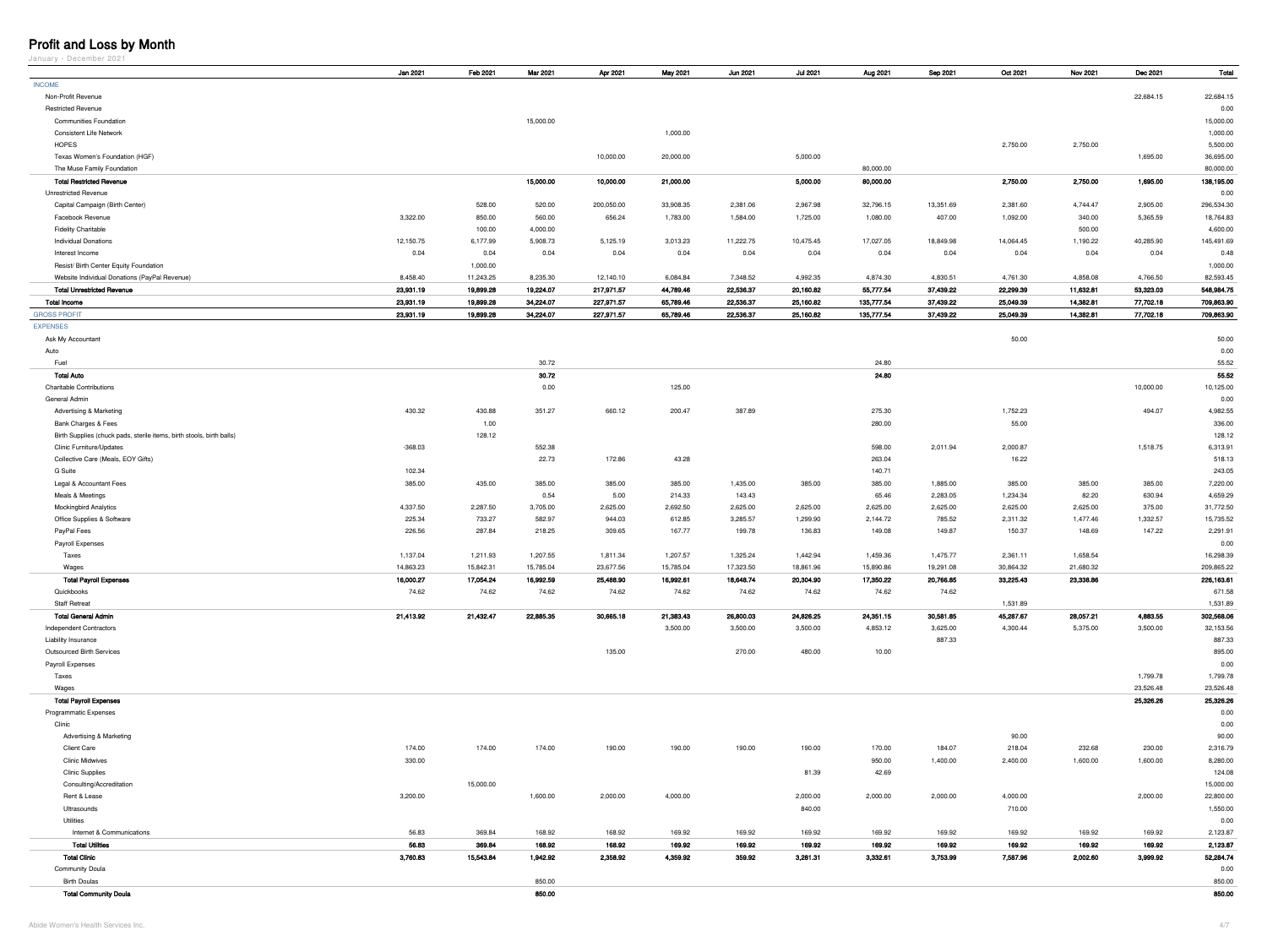|                                                           | Jan 2021      | Feb 2021       | Mar 2021   | Apr 2021     | May 2021    | Jun 2021      | <b>Jul 2021</b> | Aug 2021     | Sep 2021      | Oct 2021       | <b>Nov 2021</b> | Dec 2021    | Total        |
|-----------------------------------------------------------|---------------|----------------|------------|--------------|-------------|---------------|-----------------|--------------|---------------|----------------|-----------------|-------------|--------------|
| Education - Child Birth, Parenting & Family Classes       |               |                |            |              |             |               |                 |              |               |                |                 |             | 0.00         |
| <b>Education and Training</b>                             | 345.00        | 2,820.00       | 990.00     | 3,675.00     | 195.00      | 1,173.16      | 1,250.00        | 398.93       | 1,486.05      | 150.00         | 2,760.29        | 150.00      | 15,393.43    |
| <b>Educational Supplies</b>                               | 370.31        |                |            |              |             |               |                 |              |               |                |                 |             | 370.31       |
| Total Education - Child Birth, Parenting & Family Classes | 715.31        | 2,820.00       | 990.00     | 3,675.00     | 195.00      | 1,173.16      | 1,250.00        | 398.93       | 1,486.05      | 150.00         | 2,760.29        | 150.00      | 15,763.74    |
| <b>Total Programmatic Expenses</b>                        | 4,476.14      | 18,363.84      | 3,782.92   | 6,033.92     | 4,554.92    | 1,533.08      | 4,531.31        | 3,731.54     | 5,240.04      | 7,737.96       | 4,762.89        | 4,149.92    | 68,898.48    |
| Reimbursements                                            |               |                |            |              |             |               |                 |              |               |                | 1,269.35        | 11,994.06   | 13,263.41    |
| Storage                                                   | 191.00        | 191.00         | 219.00     |              |             |               |                 |              |               |                |                 |             | 601.00       |
| <b>Total Expenses</b>                                     | 26,081.06     | 39,987.31      | 26,917.99  | 36,834.10    | 29,563.35   | 32,103.11     | 33,337.56       | 32,970.61    | 40,334.22     | 57,376.07      | 39,464.45       | 59,853.79   | 454,823.62   |
| NET OPERATING INCOME                                      | -2,149.87     | $-20,088.03$   | 7,306.08   | 191,137.47   | 36,226.11   | $-9,566.74$   | $-8,176.74$     | 102,806.93   | -2,895.00     | $-32,326.68$   | -25,081.64      | 17,848.39   | 255,040.28   |
| <b>NET INCOME</b>                                         | $$ -2,149.87$ | $$ -20,088.03$ | \$7,306.08 | \$191,137.47 | \$36,226.11 | $$ -9,566.74$ | \$-8,176.74     | \$102,806.93 | $$ -2,895.00$ | $$ -32,326.68$ | $$ -25,081.64$  | \$17,848.39 | \$255,040.28 |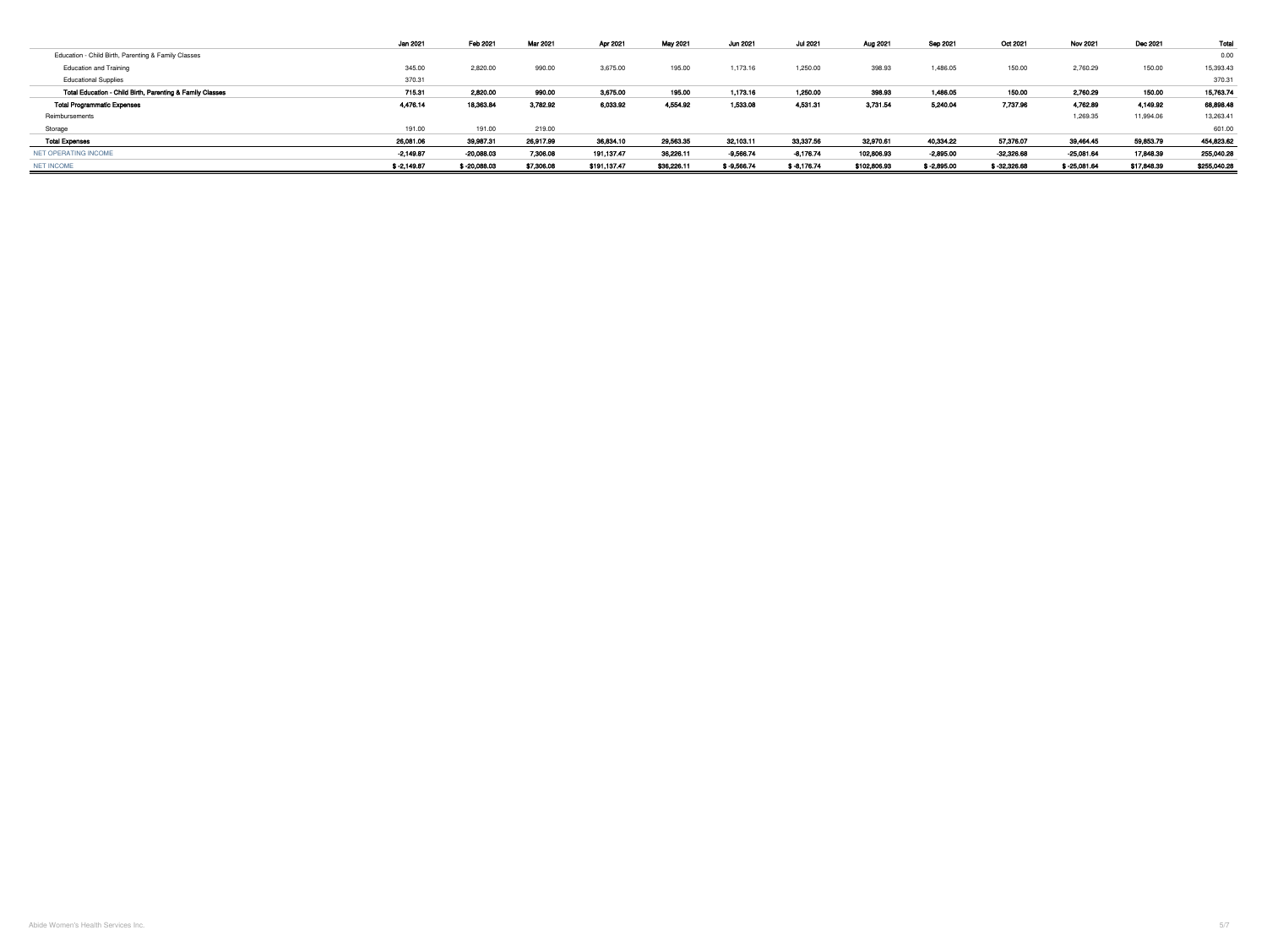#### **Balance Sheet**

As of December 31, 2021

|                                        | Total        |
|----------------------------------------|--------------|
| <b>ASSETS</b>                          |              |
| <b>Current Assets</b>                  |              |
| <b>Bank Accounts</b>                   |              |
| BOA 4556 - Payroll                     | 20,814.26    |
| BOA 5642 - Operating                   | 437,557.26   |
| BOA 5843 - Investment                  | 5,001.57     |
| PayPal Bank                            | 1,649.49     |
| <b>Total Bank Accounts</b>             | 465,022.58   |
| <b>Other Current Assets</b>            |              |
| Petty Cash                             | 213.50       |
| <b>Total Other Current Assets</b>      | 213.50       |
| <b>Total Current Assets</b>            | 465,236.08   |
| <b>Fixed Assets</b>                    |              |
| <b>IPADs</b>                           | 2,420.85     |
| Leasehold Improvements                 | 8,047.46     |
| Signage                                | 5,400.00     |
| <b>Total Fixed Assets</b>              | 15,868.31    |
| <b>TOTAL ASSETS</b>                    | \$481,104.39 |
| <b>LIABILITIES AND EQUITY</b>          |              |
| <b>Liabilities</b>                     |              |
| <b>Current Liabilities</b>             |              |
| <b>Other Current Liabilities</b>       |              |
| <b>Payroll Liabilities</b>             |              |
| Federal Taxes (941/944)                | $-4,178.28$  |
| <b>Total Payroll Liabilities</b>       | $-4,178.28$  |
| <b>Total Other Current Liabilities</b> | $-4,178.28$  |
| <b>Total Current Liabilities</b>       | $-4,178.28$  |
| <b>Total Liabilities</b>               | $-4,178.28$  |
| <b>Equity</b>                          |              |
| <b>Retained Earnings</b>               | 230,242.39   |
| Net Income                             | 255,040.28   |
| <b>Total Equity</b>                    | 485,282.67   |
| <b>TOTAL LIABILITIES AND EQUITY</b>    | \$481,104.39 |